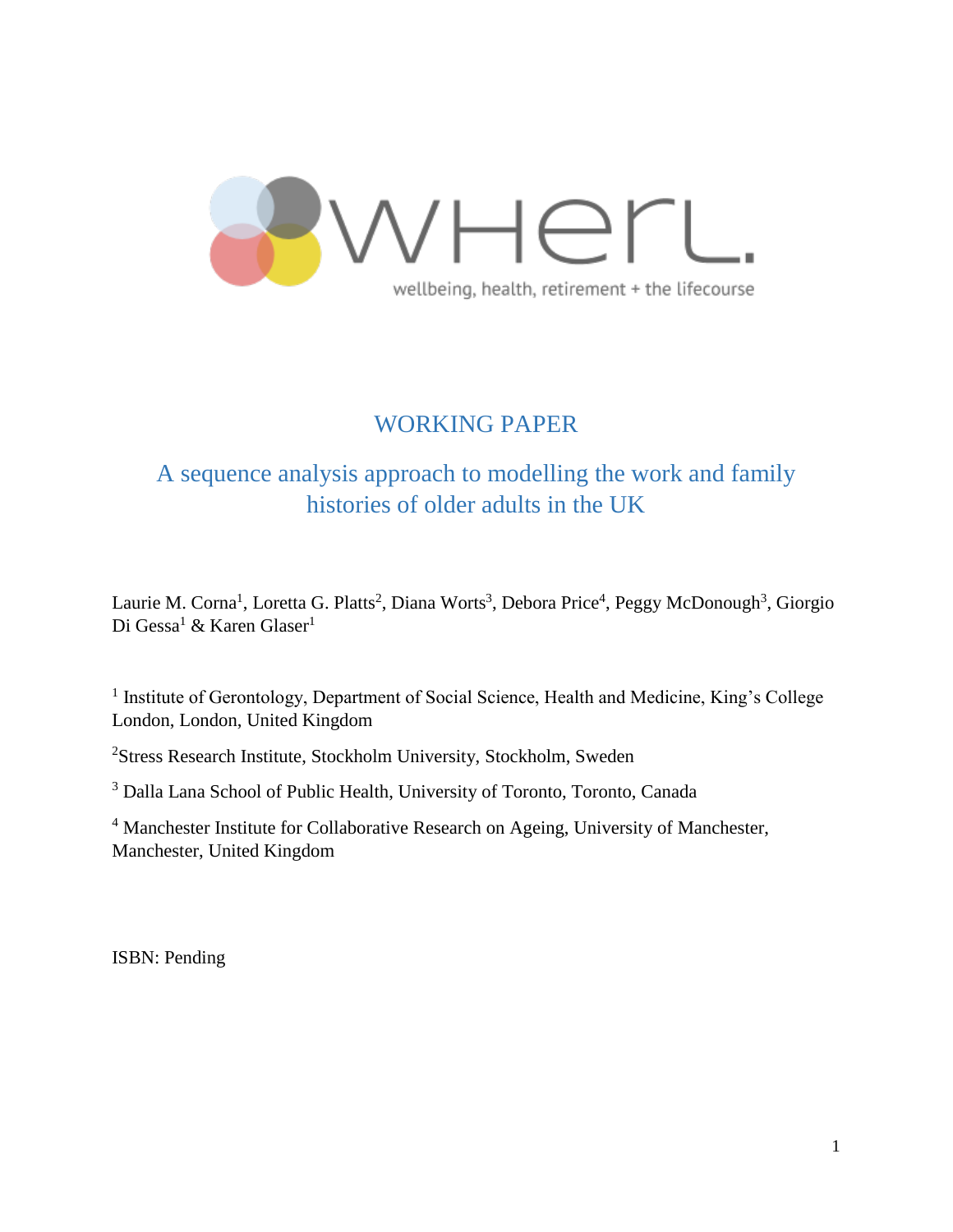# ABSTRACT

# *Introduction*

Life course experiences in the labour market and the family have long been recognised as consequential for understanding later-life employment and retirement patterns. This paper describes the analytical approach we adopt to summarise detailed labour market, marital and parental histories for cohorts of older adults in Britain.

## *Methods*

The data come from the annual waves and retrospective interviews of the British Household Panel Survey (BHPS) and our sample includes men and women born between 1920 and 1949. Individuals were grouped according to frequent and meaningful patterns of labour market, marital and parental histories over ages 16-54, taking the entire history as the unit of analysis and using dynamic hamming distances to optimally match cases to a set of ideal-type reference sequences. Analyses were run separately for men and women.

### *Results*

The results revealed the gendered nature of labour market attachment from young adulthood to middle age for current cohorts of older adults. Between the ages of 16 and 54, the vast majority of men showed strong attachment to the labour market, and varied only in terms of the timing of labour market exit. A considerably more heterogeneous picture emerged for women, with between 8 and 20% of the sample following one of seven labour market trajectories. Most men and women had sequences that corresponded to being long-term married. Just over three-quarters of the men in our sample had dependent children in the household for a period of time between the ages of 16 and 54, while just over 85% of women indicated the same.

# *Discussion*

This paper represents a first step within a broader project to investigate how the long-term labour market and family experiences of current cohorts of older workers influence participation in paid work in the years leading up to and beyond state pension age. The findings presented here will inform subsequent analyses assessing the consequences of working in later life for individuals' economic resources as well as their health and well-being.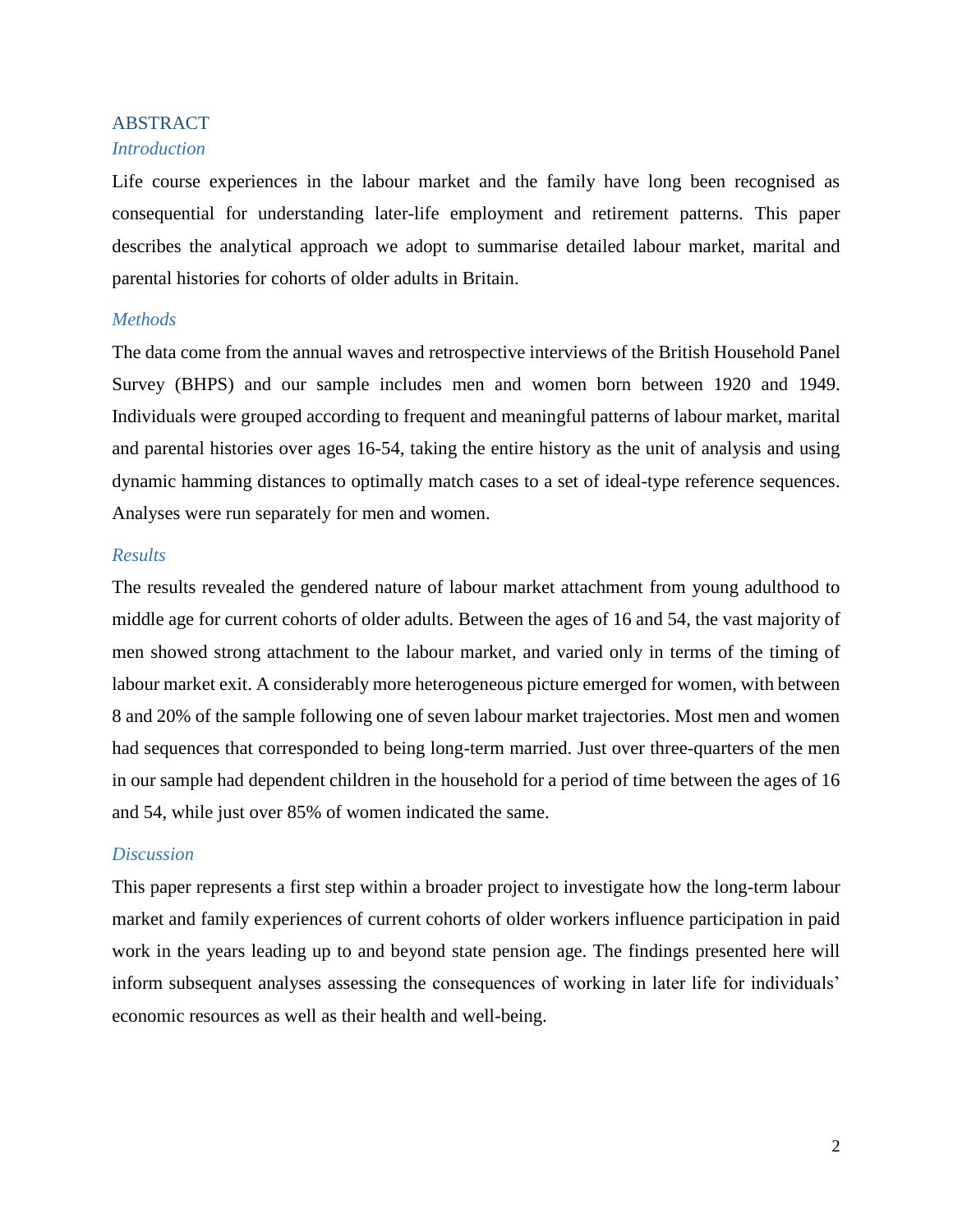### INTRODUCTION

In recent decades, increases to average life expectancy, declining fertility, and the movement of the 'baby-boom' cohorts into the traditional retirement years have fuelled concerns about labour market shortages and the sustainability of public pensions (Taylor, 2008; Vickerstaff, 2010). The response—implemented in various forms across industrialized countries—involves packages of reforms that limit or close alternative early labour market exit pathways (e.g., via disability pensions) and incrementally increase the age at which individuals become eligible for a public pension (OECD, 2006). The UK is no exception. The 1995 Pensions Act legislated the harmonisation of men's and women's state pension age (SPA) at age 65 by March 2020 (an increase of 5 years for women), and this change was further accelerated to 2018 by the 2011 Pensions Act. Additionally, the 2007 Pensions Act increased the SPA for men and women to 68 years by 2046 (Bozio, Crawford, & Tetlow, 2010).

This policy context has fueled scholarly interest in the timing of retirement, the proximal 'push' and 'pull' factors that predict labour market exits (Mein et al., 2000; Phillipson & Smith, 2005; Radl, 2013), and the factors that compel individuals to return to work following retirement (Cahill, Giandrea, & Quinn, 2015; Maestas, 2010). In addition to proximal factors, life course experiences in the labour market and the family have also been recognised as important for understanding laterlife employment and retirement patterns (O'Rand, Henretta, & Krecker, 1992). Indeed, a life course perspective emphasises that circumstances in older adulthood are tied to earlier experiences and must be understood as part of longer trajectories that contextualise and provide meaning to individual lives (Elder, Johnson, & Crosnoe, 2003). As decisions about paid work across the life course are most often made in light of family roles (Elder, Johnson, & Crosnoe, 2003; O'Rand, Henretta, & Krecker, 1992), partnership and parenthood histories provide insight into the type (e.g., full-time, part-time) and extent (e.g., on-going, intermittent) of employment attachment and importantly, how labour market activity over the life cycle varies between men and women.

Current evidence suggests that employment, marital and parental experiences across adulthood are associated with paid work in later life. Both the duration and type of earlier attachment to the labour market predict older adults' employment, but differently so for men and women (Finch, 2013; Szinovacz & DeViney, 2000). The effects of marital history on later life employment also appear to differ between men and women (Finch, 2013), likely owing to the gendered distribution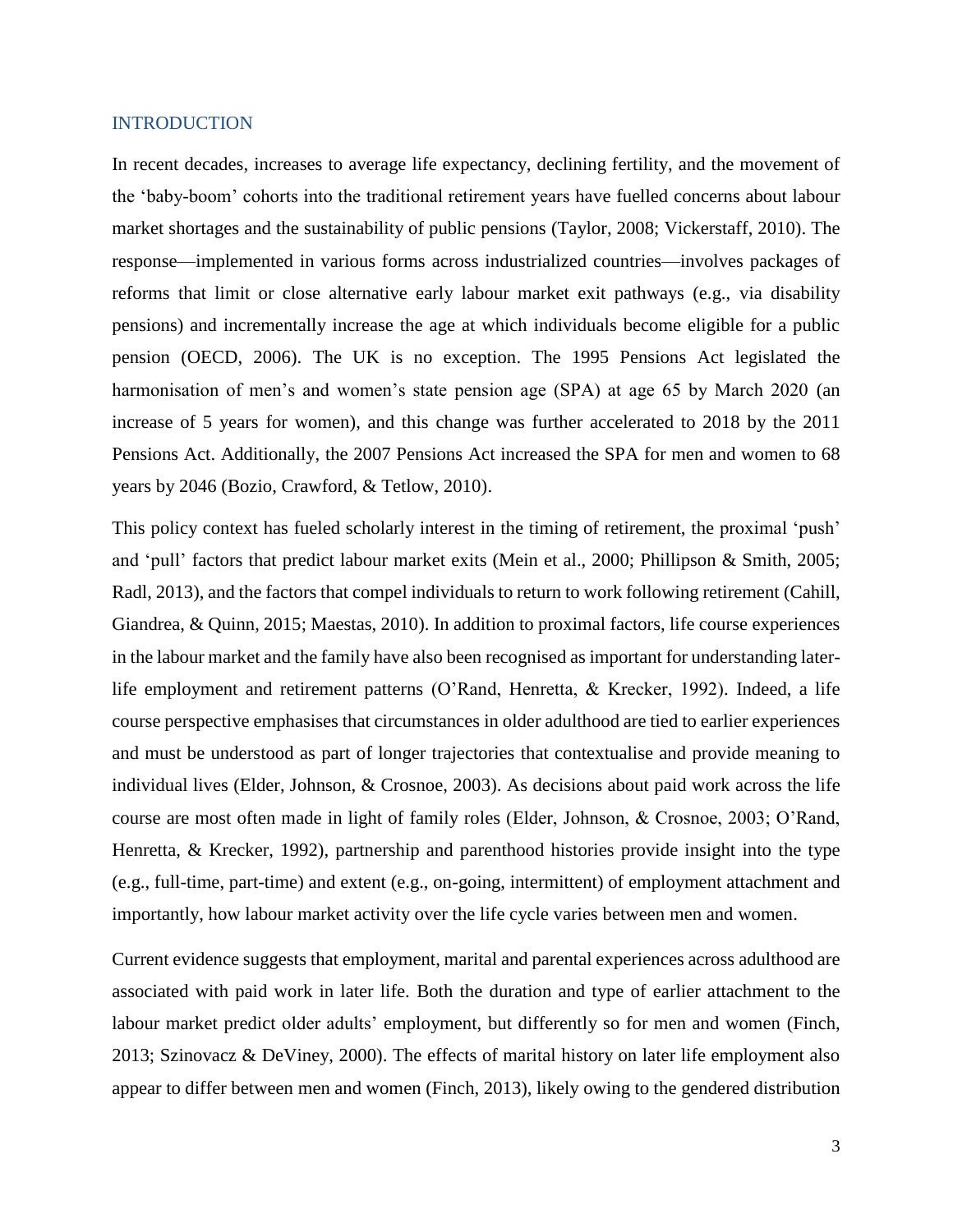of domestic and market work, as well as government policies that favoured a strong male breadwinner model for current cohorts of British older adults (Ginn, Street, & Arber, 2001). Women's later-life labour market attachment is also linked to childbearing and its timing (Hank, 2004; Moen & Flood, 2013; Pienta, 1999).

In the WHERL project, we adopt a life course perspective to better understand who is working up to and beyond the SPA and with what consequences for health, well-being and socioeconomic resources. While a full understanding of the implications of recent policy changes that legislate ever-later SPAs will not be possible for some time, understanding how the labour market and family experiences of current cohorts of older adults shape labour market involvement in the years leading up to and beyond SPA will provide crucial insights. In this paper we describe our approach to summarising the labour market, marital and parental experiences of British men and women.

The growing availability of panel data that includes detailed labour market and family variables collected over extended periods of time offers promise for the sophisticated use of a life course perspective. However, the detail available in longitudinal data, such as the British Household Panel Survey (BHPS), also presents challenges. Previous research using panel data sources to summarise life course experiences has predominantly relied on summary variables of work and family life, such as counting the number of years employed or married, or calculating the proportion of one's life spent in a particular role (Finch, 2013; Hank & Korbmacher, 2013; Hank, 2004; Pienta, Burr, & Mutchler, 1994; Pienta, 1999; Price, Glaser, Ginn, & Nicholls, 2015). Such variables, while both useful and illustrative in assessing key relationships of interest, do not necessarily take advantage of the detail on offer, including the timing of transitions or qualitative aspects ascribed to particular roles. For example, counting the number of years a woman spends in full- or parttime employment prior to age 60 is different from articulating a trajectory that follows a woman from full-time education to full-time employment, to family care and then a 'phasing back' into the labour market to full-time work. Detailed summaries that take the entire, age-graded period into consideration may facilitate a more nuanced understanding of how earlier experiences are related to later decisions about employment and retirement. They are also likely to be crucial for capturing key differences between men's and women's experiences. This paper describes the approach we used to summarise earlier work and family experiences while exploiting the rich data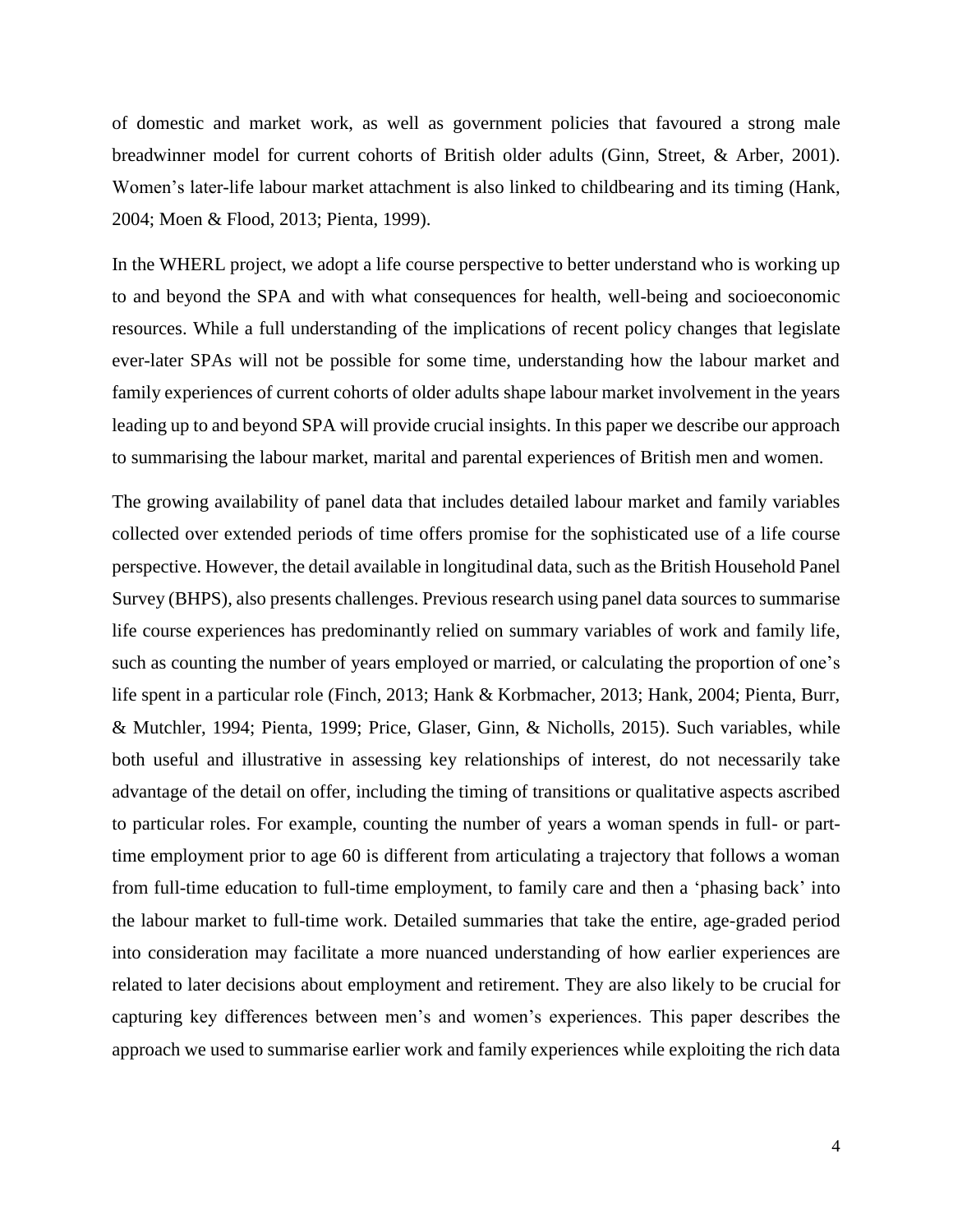available. The strategy adopted provides a comprehensive overview of patterns of work and family life between the ages of 16 and 54 for cohorts of older adults born between 1920 and 1949.

### **METHODS**

### *Data*

The data come from the BHPS, a nationally representative sample of approximately 5,500 households and 10,300 individuals (16+) that began in 1991 and interviewed respondents annually until 2008. To ensure the panel's suitability for UK-wide research, an additional 1,500 households in each of Scotland and Wales were included in 1999 and an additional 2,000 households from Northern Ireland joined in 2001. Households were selected using a two-stage stratified systematic sampling method (Taylor, Brice, Buck, & Prentice-Lane, 2010). To supplement the annual interviews, in-depth retrospective life histories, including information on labour market activities, partnerships and children, were collected from sample members in 1992, 2001 and 2002 (Waves 2, 10 and 11). Combined with the annual interviews, the retrospective histories facilitated the derivation of age-specific state variables indicating a respondent's labour market activity, marital status and parental status between the ages of 16 and 54 years.

### *Sample*

Of the 9,681 potential respondents born between 1920 and 1949, 1,299 were excluded as they did not contribute at least 1 year of information to each of the labour market, marital and parental histories from ages 16 to 54. Among the remaining 8,382 individuals, approximately 40% (n=3,503) provided complete data; multiple imputation was used to fill in missing values for the remaining 60% (n=4,879).

### *Measures*

## *Labour Market Histories*

We constructed individual histories of labour market involvement between the ages of 16 and 54 using Halpin's (2000) derived employment history file as well as information from the annual waves. We first coded individual labour market status at each age for the years of interest,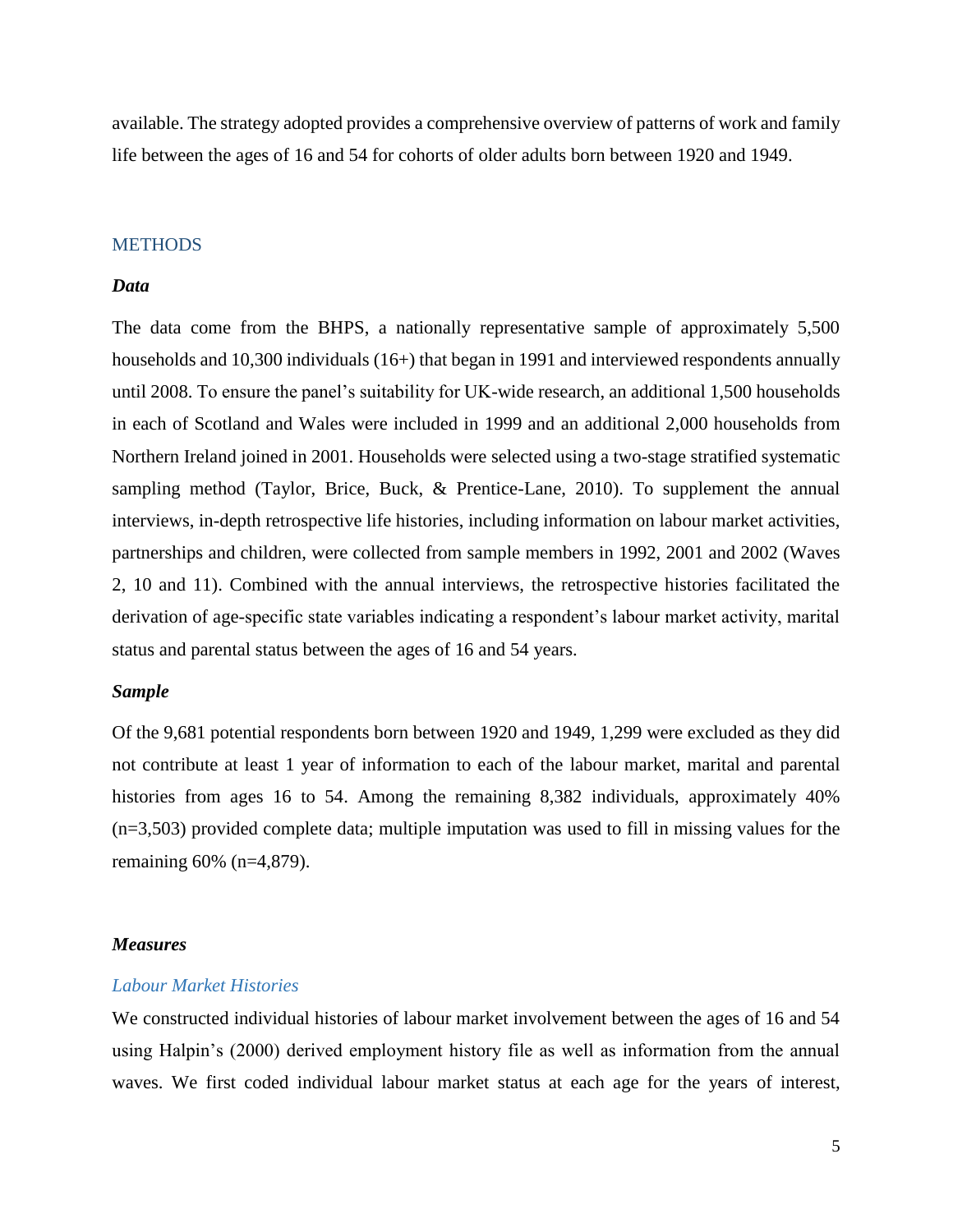distinguishing between: 1. full-time employment (including full-time self-employment); 2. parttime employment (including part-time self-employment); and 3. other activities, including unemployment, providing family care, retirement and incapacity. While this tripartite categorisation was used in the optimal matching analysis (OMA) (described below) to group individuals' histories, the distinction between self-employment and employee status, as well as the full range of non-employment categories, feature in the graphical presentation of the histories.

### *Marital Histories*

We coded annual legal marital status at each age during the period of interest (ages 16–54) using retrospective reporting on all marital events since age 16, as well as marital status from the annual waves. At each age, we distinguished between the never married, married and divorced or widowed. For the purposes of the sequence analysis, we considered only married and not married states; however, we retained detail on divorce and widowhood for use in graphical representations. Given our interest in the implications of work experiences for pension income in later life, and given the consequences of legal marriage for pension benefits, we did not consider non-marital cohabitation (Price et al., 2015). This decision is further justified by the fact that, for these cohorts, cohabitation nearly always led to a legal union in short order (Office for National Statistics, 2014). After coding the annual states, we followed an analytic approach similar to that for the labour market histories, taking the sequence of marital states across the age range as our unit of analysis and using OM to group individuals with similar trajectories.

## *Parental Histories*

Respondents also provided information on any natural, adopted or step-children during their life history interviews and in annual waves. We consider the presence of dependent children in the household, defined here as children under the age of 16 years living in the household. We focus on dependent children because of their influence on the labour market participation of men and women. We expect that young children will reduce mothers' attachment to the labour market, while increasing it for men. We derived the number of children in the household  $(0/1/2/3+)$  at each age for the period of interest (16–54 years) and grouped individuals with similar parental histories using optimal matching.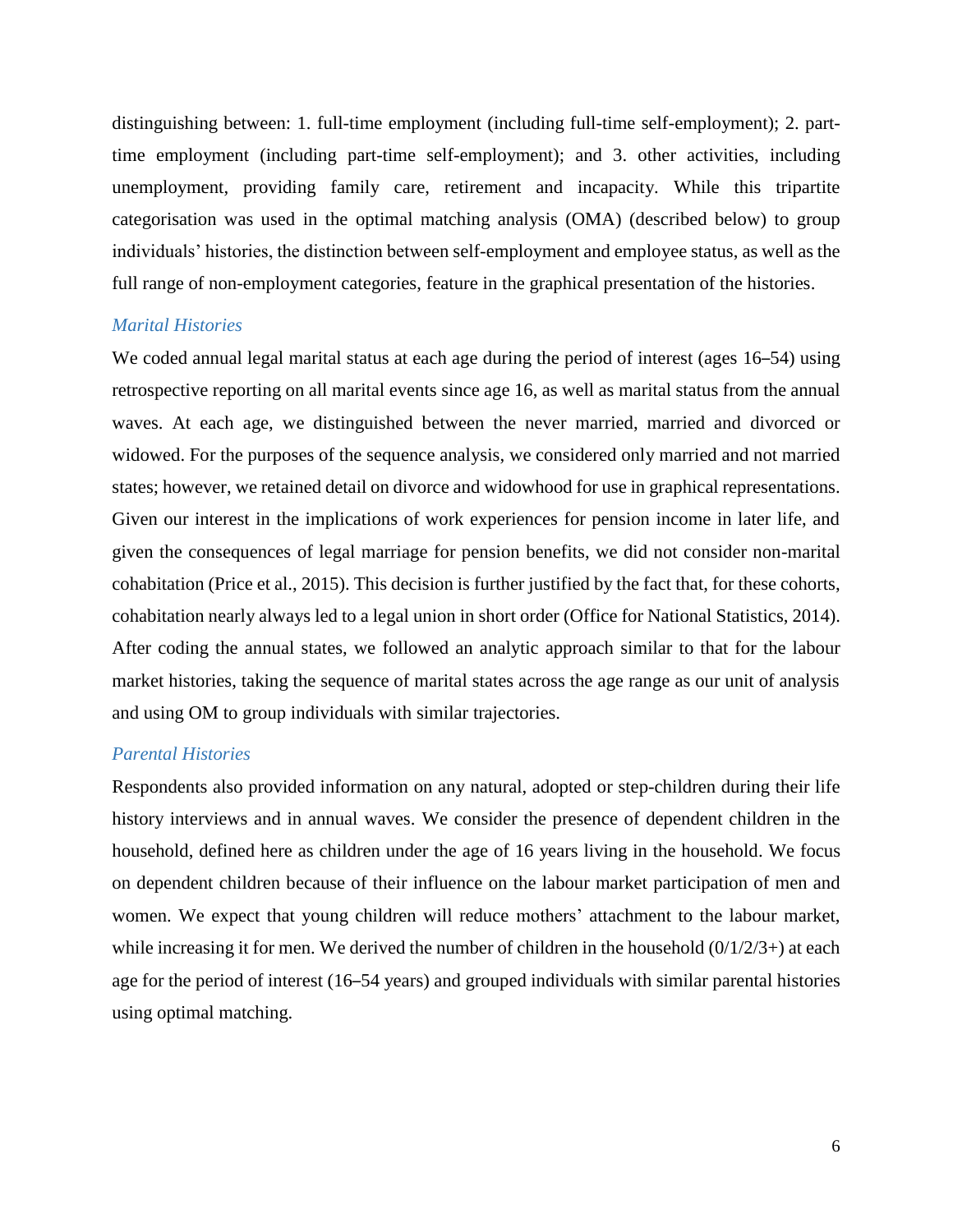# *Analytical approach* Optimal Matching Analysis

We used OMA to derive frequent and meaningful patterns of experience for individuals' labour market, marital and parental histories. In this approach, the whole life course (or extended segment thereof) is treated as the unit of analysis (Billari, 2001). The technique originated in molecular biology and was used to study DNA sequences (Abbott & Tsay, 2000). Its application in the social sciences treats individual trajectories as strings of characters or states, much like a sequence of DNA nucleobases, and compares every sequence to every other, generating a dissimilarity matrix. The distance between each pair of sequences represents the 'cost' of transforming one sequence into the other, and is based on both the similarity of the elements within each sequence and their ordering (Abbott & Tsay, 2000). One sequence is converted to another by means of three types of operations: insertions, deletions or substitutions. Each operation has a 'cost', the size of which is left to the discretion of the researcher and may be somewhat arbitrary. It is often possible to transform a given sequence to another using multiple combinations of insertions, deletions and substitutions, and in such cases, the conversion with the lowest cost is retained. The resulting distance matrix is then analysed, typically using cluster analysis, to reduce the data to several groups of similar sequences.

Following its first use in the social sciences to investigate patterns of musicians' careers and ritual dances (Abbott & Forrest, 1986; Abbott, 1983), OMA has been applied to the study of sequences in an array of domains, including labour market activity (Anyadike-Danes & McVicar, 2010; Martin, Schoon, & Ross, 2008; Scherer, 2001; Stone, 2008; Wahrendorf, 2014), career mobility and progression (Blair-Loy, 1999; Gubler, Biemann, Tschopp, & Grote, 2015; Huang & Sverke, 2007), and residential mobility (Stovel & Bolan, 2004). Despite its increasing application in the social sciences, sequence analysis, and in particular, optimal matching analysis, has been the focus of much discussion and debate (see, for example, the 2010 special issue in Sociological Research Methods edited by Brzinsky-Fay & Kohler (2010)). One key critique of the conventional OMA approach is the potential for insertions and deletions to effectively shift sequences to the left or the right during comparison, which obscures the timing of life course roles and events (Lesnard, 2010). Moreover, the costs assigned to particular insertions, deletions and substitutions may be arbitrary and difficult to relate to theoretical considerations (Levine, 2000; Wu, 2000).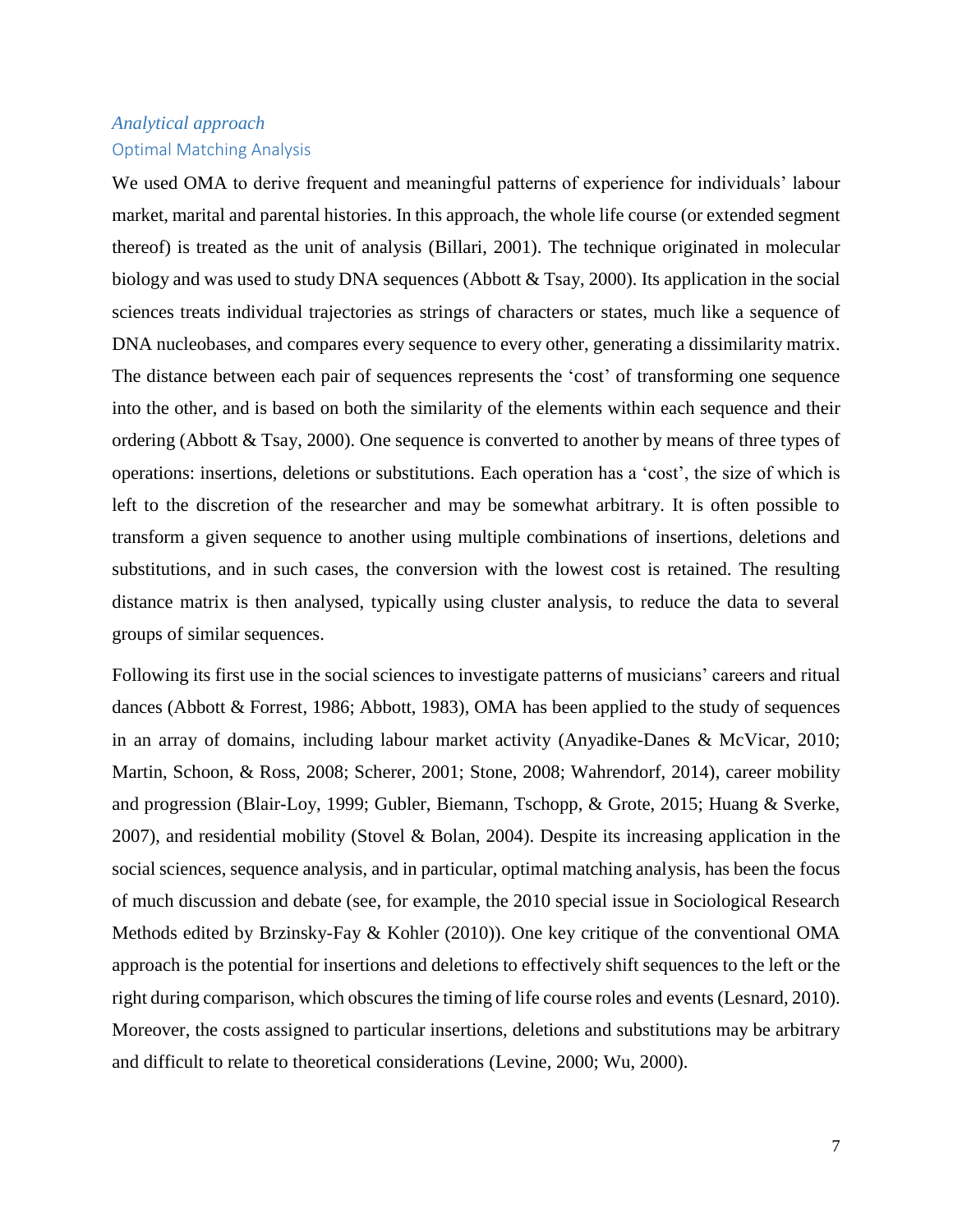### Dynamic Hamming

In light of the critiques of the traditional OMA approach, we used Lesnard's dynamic hamming algorithm, which relies exclusively on substitutions in the comparison of sequences. Avoiding insertions and deletions ensures that the timing of role occupancies and transitions is preserved in the calculation of distances between sequences (Lesnard, 2010). In addition, the method removes the potential arbitrariness associated with researcher-defined costs by basing substitution costs on the likelihood of transitions at any given point in time (i.e., age). Higher costs are applied when the likelihood of transitioning between two states is low (e.g., from married to not married at age 18) while lower costs are assigned to substitutions made at points in the life course when state changes are more frequent (e.g., from full-time education to full-time work at age 18). Dynamic hamming was implemented in Stata 13 with the SADI program (Halpin, 2014; Lesnard, 2008).

We also used an 'ideal type' method (Wiggins, Erzberger, Hyde, Higgs, & Blane, 2007) to group individuals on the basis of dissimilarity measures. Rather than comparing each observed sequence to every other, the ideal type approach compares all observed sequences to a set of model reference trajectories representing a range of 'typical' and 'alternative' biographies. These ideal trajectories, presented in Table 1, were generated for comparison purposes and later discarded. They were defined separately by all authors, then compared and found to have significant overlap. The derivation of these ideal types was influenced by historical demographic data as well as theoretical considerations. Individuals were assigned to the group whose reference trajectory they most closely resembled (smallest distance). Analyses were run separately for men and women.

### Multiple Imputation

l

The dynamic hamming algorithm requires complete data on the annual 'states' that comprise the sequences<sup>1</sup>. Prior to running the sequence analysis, we imputed missing data using a two-fold fully conditional multiple imputation specification (van Buuren, Boshuizen, & Knook, 1999) implemented in Stata using the -ice- programme. The process produced 20 imputed data sets for use in subsequent analysis. Respondents who did not contribute any information between the age of 16 and 54 were excluded from the imputations, and those with more than two-thirds of their

 $1$  Although the category 'missing' can be included in OMA as a state in its own right, this is problematic because it introduces an annual state whose meaning is difficult to interpret.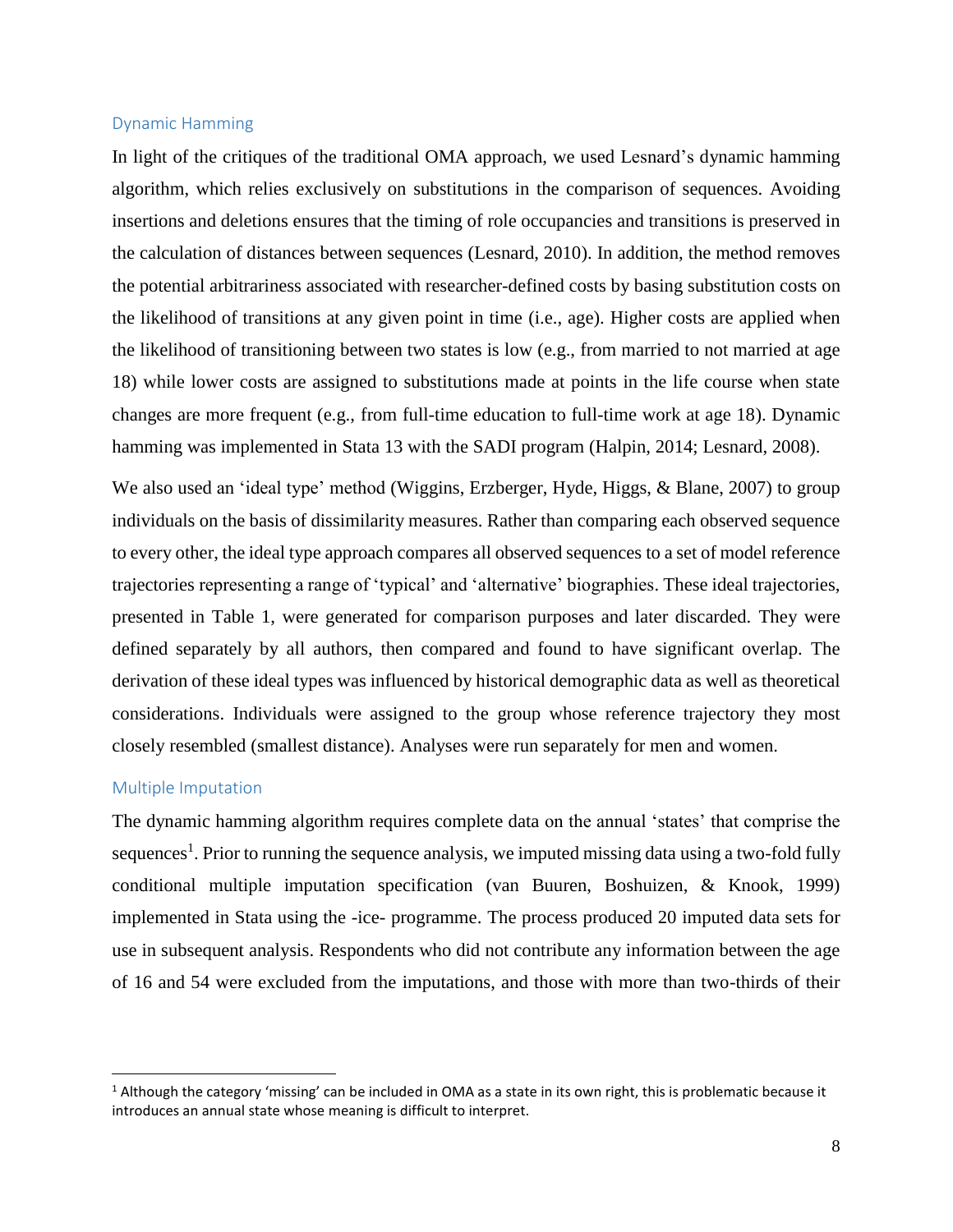annual 'state' information missing were dropped from the analytic sample for the sequence analysis.

# RESULTS

Table 2 presents the percentage of respondents classified into the various employment, marital and fertility history groups. The estimates are averaged across 20 multiple imputation datasets and adjusted for the design of the survey.

### *Employment Histories*

Gender differences are most marked for the employment histories. Ninety-six percent of men's experiences are captured by just two trajectories, whereas women's experiences encompass all seven trajectory types. Among men, the majority (83%) predominantly worked full-time between the ages of 16 and 54 (*Full-time throughout*), while just over 13% showed strong labour market attachment but with an early exit at approximately 49 years (*Full-time, early exit*). These two groups, capturing the experiences of 96% of the sample of men, are presented graphically in chronograms in Figure 1. Although individuals were grouped using simplified labour market sequences (full-time, part-time, and non-employed), the chronograms display percentages in the detailed employment/non-employment states for each trajectory type. Given the large number of possible categories, we did not multiply impute the detailed labour market information. The dark blue portion of the chronograms represents those with missing data. Where we knew respondents were either self-employed or an employee but did not know their full-time/part-time status, we coded the state as 'Self-emp FT/PT' and 'Employed FT/PT'. The height of the chronogram indicates the number of people matched to that ideal-type sequence.

The first chronogram in Figure 1 clearly illustrates the strong labour market attachment of the *Fulltime throughout* group. Self-employment with unknown hours became increasingly common after age 30, peaking by the early-40s. Full-time self-employment (the dark red portion in the upper right corner), on the other hand, became increasingly common from the mid-40s onward. Only a small fraction of these men moved out of the labour market prior to age 50, owing to either retirement or incapacity. Men in the *Full-time, early exit* group, however, predominantly reported non-employment by age 50. Incapacity accounted for about half of the non-employment between 50 and 55 years, followed by retirement and unemployment.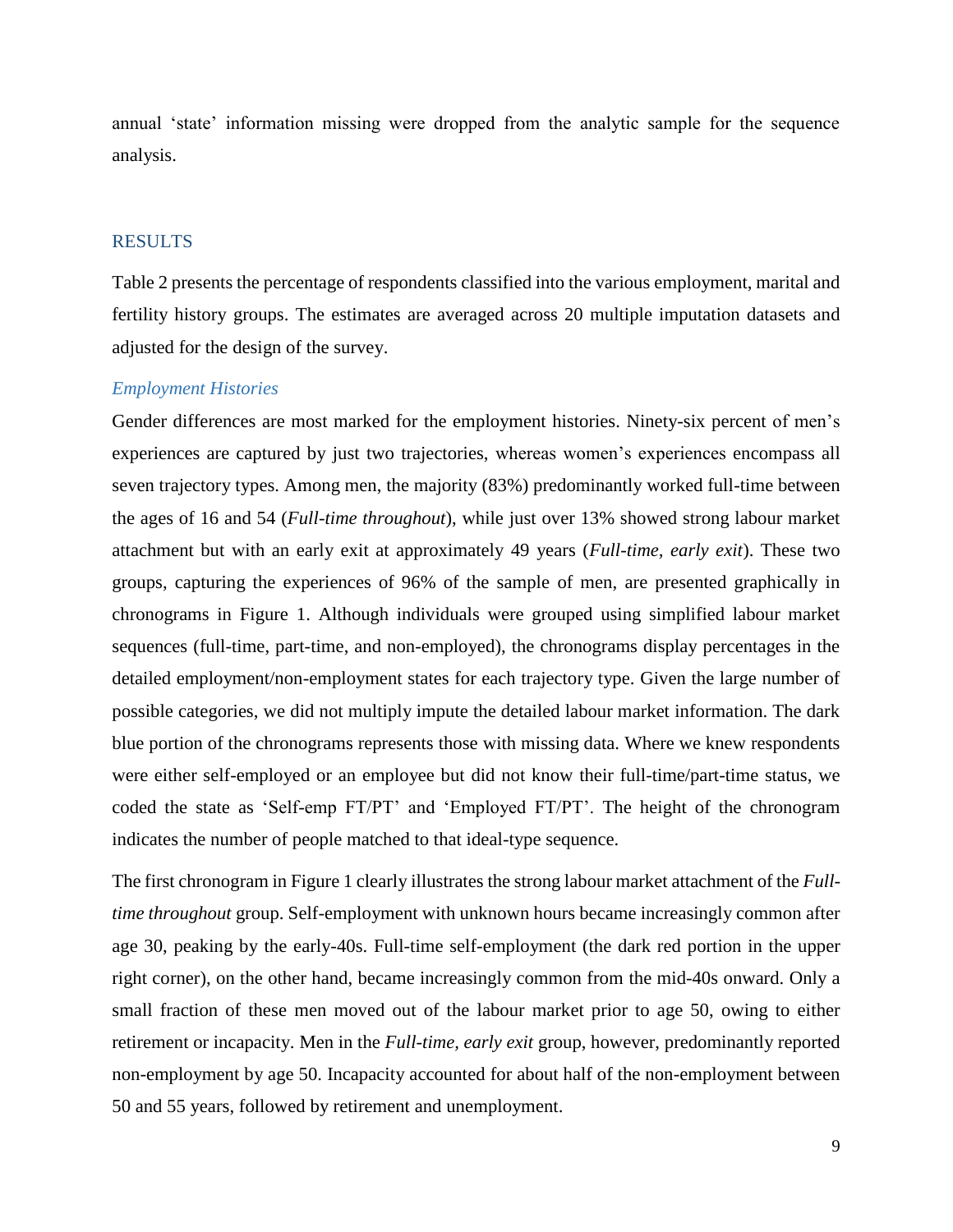The remaining 4% of men were either *Full-time family carers*, *Not employed throughout* or worked full-time following a period of family care (*Family carer to full-time*). As these mixed patterns represent a small minority of the sample, we do not present their experiences graphically.

Figures 2a and 2b present the seven chronograms for women's employment experiences. Only one-fifth of women exhibited the *Full-time throughout* pattern that dominated among men, and these women were less likely to be self-employed than their male counterparts (Figure 2a). Just under 10% of the women followed the *Full-time early exit* pathway and while some women downshifted to part-time employment, the majority who left full-time employment from their mid-40s onward reported retirement, family care or incapacity. Nearly one-third of women displayed very weak attachment to the labour market, with just under 10% assigned to the *Non-employed throughout* group and 20% classified as *Family carers* (Figure 2a). While both groups were likely to be providing family care from young to middle adulthood, those in the *Non-employed throughout* group were predominantly providing family care at or just before age 20 whereas the *Family carers* were likely to be working full-time before transitioning to family care in their early to mid-20s. Some part-time employment and retirement at early ages was also visible for both groups, but overall, weak attachment to the labour market is a hallmark.

In total, just over one-third of the women in the sample interrupted their careers for family care but then returned to work either full-time (*Family carer to full-time*, 16%) or part-time (*Family carer to part-time*, 18%) (Figure 2b). A much smaller groups transitioned from full-time to parttime employment by their 30s and remained predominantly employed on a part-time basis until age 54 (*Full-time to part-time*, 8%) (Figure 2b).

## *Marital Histories*

The most common trajectory for both men and women involved long-term marriage, with just under three-quarters of the sample showing this pattern (72.8% of men and 71.9% of women) (Table 2). Never marrying over most/all of the observation period was marginally more common among men than women, whereas experiencing a marital disruption close to age 40 was slightly more common among women. Detailed information on marital status is presented in Figures 3a and 3b. Among men assigned to the *Never married* group (Figure 3a), a small proportion did report divorce, marriage or widowhood beginning in the mid- to late-thirties. Conversely, the vast majority in the *Marriage ends early* group were divorced by their mid-40s. While the overall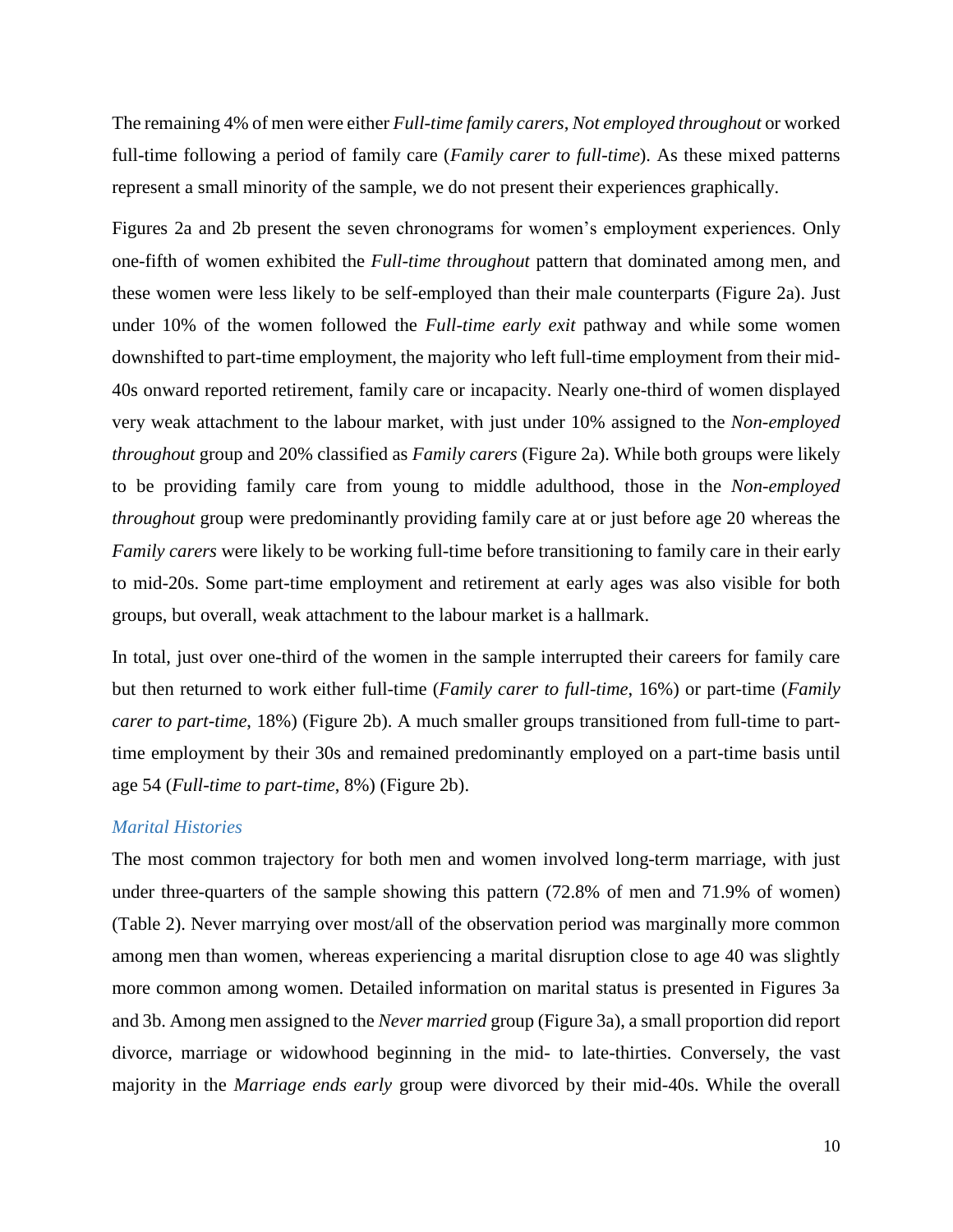proportions in each trajectory type were similar for women and men, Figure 3b illustrates some compositional variations. First, among those in the *Never married* group the occurrence of marital periods was somewhat less frequent for women than men. Second, for those in either the *Longterm married* or the *Marriage ends early* groups, widowhood was more common for women than men.

### *Parental Histories*

As shown in Table 2, nearly 1 in 4 men in these cohorts reported never (or almost never) having children under age 16 in the household over the period of interest (*No children*). This applied to only 17% of women in our sample. *Two Children Early* was the most common fertility pattern among both men (26%) and women (28%). Relative to men, women were slightly overrepresented in the groups characterized by early parenthood (*One child early* and *Early large family*) and underrepresented in the groups that had children later (*One child later*, *Large family later*). We expect this is related to an age differential in couples where the male partner is slightly older. Chronograms for the parental experiences of men and women are shown in Figures 4 (a) and (b).

### DISCUSSION

#### *Summary of findings*

In this working paper, we describe the use of OMA to summarise coherent and meaningful patterns of labour market and family experiences across the life course using detailed life history data. Our findings confirmed expectations regarding the gendered nature of labour market attachment across the working years for current cohorts of older adults. Men's employment experiences were overwhelmingly characterised by strong attachment to the labour market, with the main source of variation being the timing of exit. A considerably more heterogeneous picture emerges for women, with between 8 and 20% of the sample following one of seven labour market trajectories. The chronograms incorporated the details of the broad non-employment state used in the sequence analysis, and revealed, for the *Non-employed throughout* trajectory, the proportions due to family care, retirement, incapacity and other activities at each age.

Family experiences across the working years were also broadly consistent with expectations. Long-term marriage was by far the most common trajectory type for both women and men. In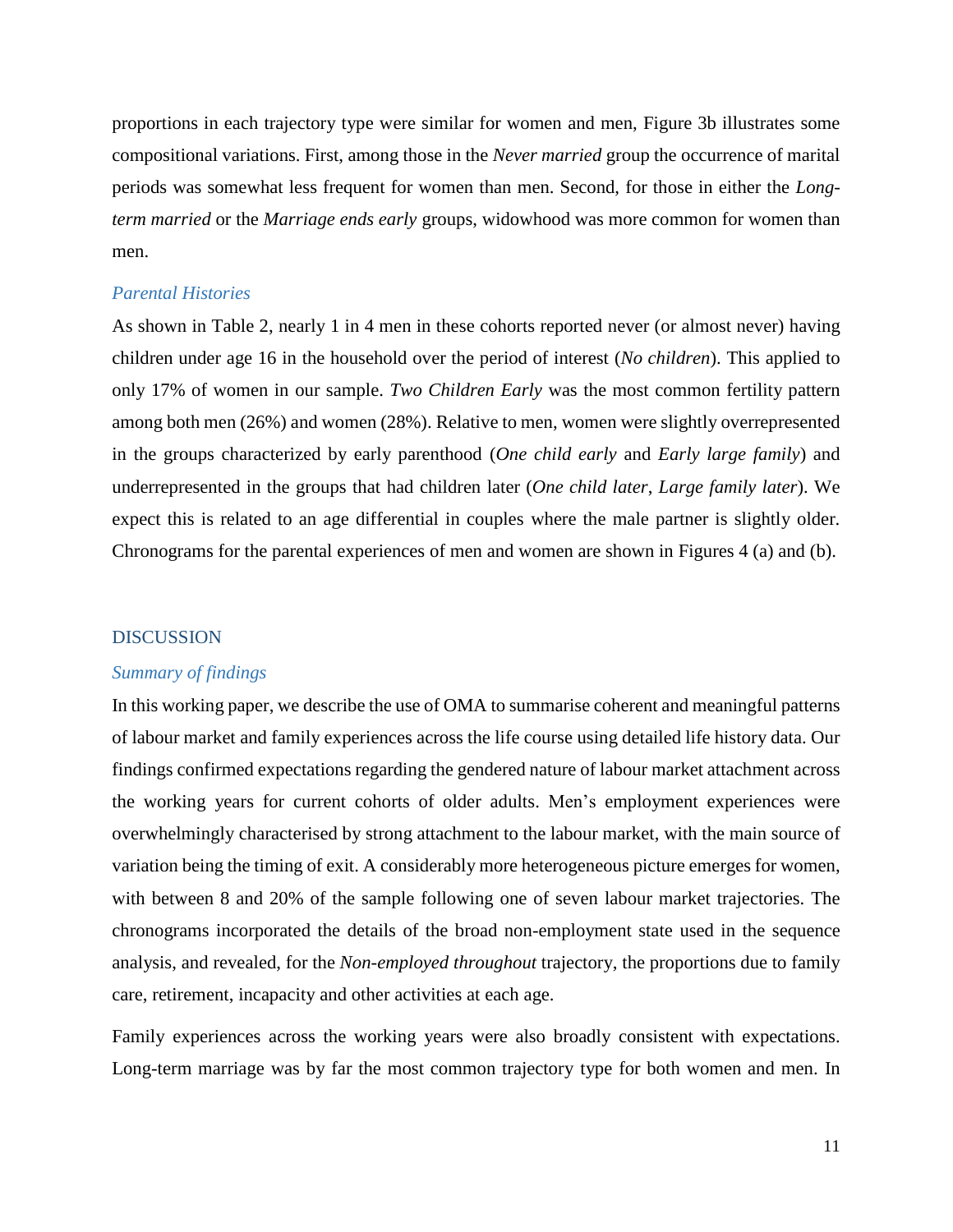addition, just over three-quarters of the men, but fully 85% of women, had dependent children in the household for a period of time between the ages of 16 and 54.

# *Optimal matching analysis for summarising detailed life history data*

Information collected in life history interviews is often quite detailed, involving multiple start and end dates demarcating 'spells' of employment and family life. These data pose a challenge for researchers who wish to make use of the extensive information about a particular life course domain, and to assess the associations between these experiences and outcomes of interest. The approach described here is a promising means of making sense of very detailed data.

The dynamic hamming algorithm employed in this study used only substitutions in the calculation of the distance score, thereby preserving the timing of events (Lesnard, 2010). This is important in light of our interest in how earlier experiences in the labour market (including the timing of earlier transitions) may influence labour market involvement as individuals approach and pass SPA. Indeed, exiting the labour market before the age of 50 is qualitatively different from working through to age 54 and may point to different motives that could shape subsequent labour market engagement, such as poor health or financial stability. Given its exclusive use of substitutions in the optimal matching, the dynamic hamming approach also overcomes the assignment of costs to insertions and deletions, a noted criticism of the standard OMA approach (Levine, 2000; Stovel, Savage, & Bearman, 1996).

### *Limitations*

The results from the OMA must also be considered in light of the limitations of the technique. Although the presentation of the clusters may appear quite 'clean', there is a degree of heterogeneity within the trajectories. Individuals were grouped based on the reference sequence that most closely matched their own. Given the large number of years we considered, few sequences exactly matched their closest ideal type in every detail. For this reason, it is worth bearing in mind that individual experiences *most closely resembled* those of the reference sequence to which they were matched, but some heterogeneity within trajectory types persists.

A second limitation of the approach is the potential for the holistic stance to overlook meaningful transitions. For example, an individual who experienced multiple but brief spells of unemployment could still be classified as *Full-time throughout* because their engagement with the labour market, on the whole, most closely resembled that of individuals who did not experience such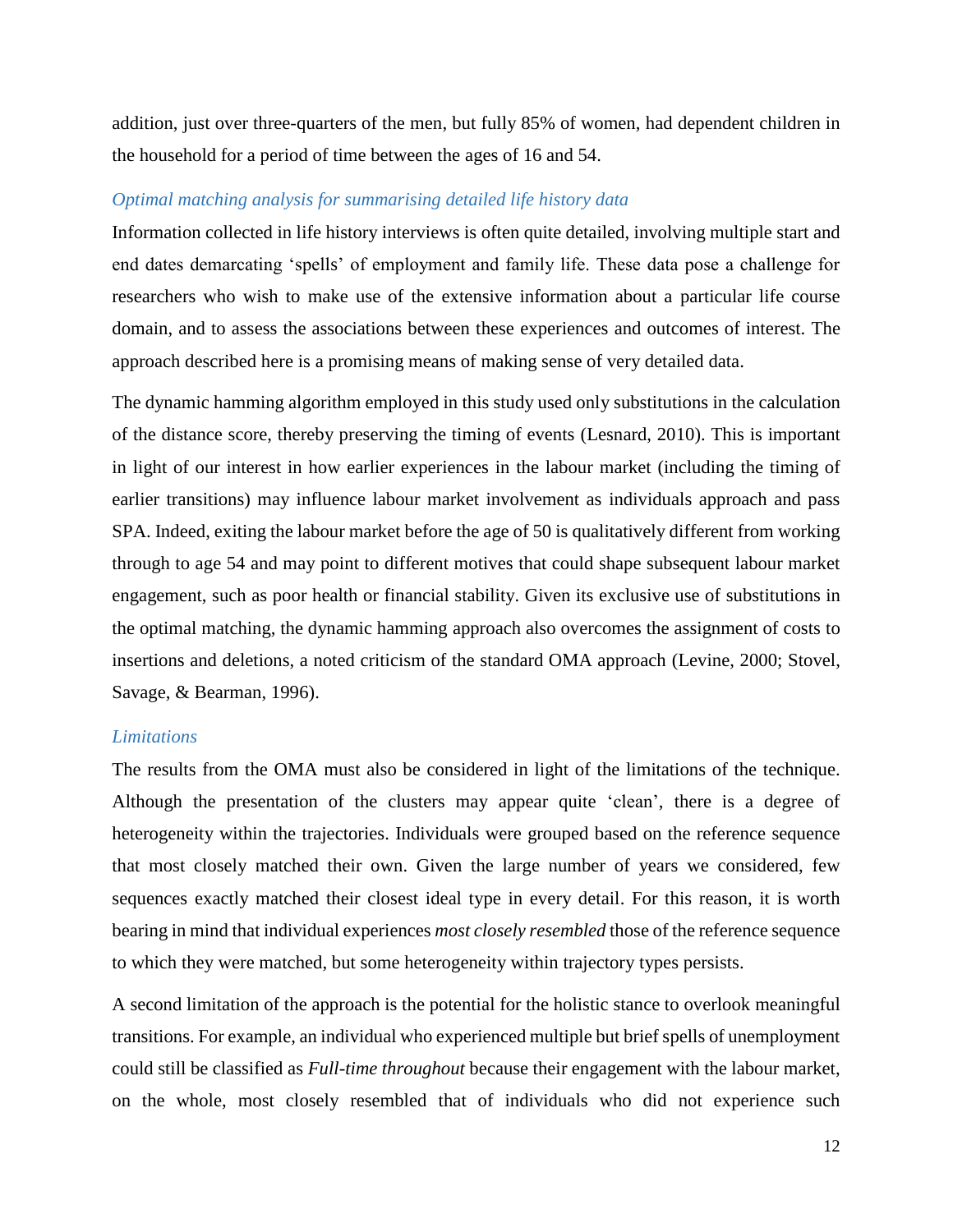interruptions. Similarly, those who experienced marital disruption(s) followed by re-marriage(s) in a short span of time are likely to be classified *Long-term married*, as their full sequence includes more years married than unmarried. Our approach, while unique in its ability to compare trajectories that cover considerable spans of the life course, may mask important and consequential transition points. This compromise—a holistic picture of detailed trajectories that may overlook key transition moments—must be borne in mind, especially when trajectories are incorporated into subsequent analyses aimed at predicting outcomes of interest.

A final limitation involves the uncertainty introduced by the multiple imputations. This uncertainty is mitigated by running a large number of imputations (20) using a two-fold fully conditional multiple imputation specification (van Buuren et al., 1999). The imputation strategy allowed us to keep as many cases as possible, thereby reducing the potential bias introduced by missing-ness due to non-response or attrition.

### **CONCLUSION**

This paper presented work and family histories for a representative sample of British men and women born between 1920 and 1949. It represents a first step within a broader project to investigate how the labour market and family experiences of current cohorts of older workers influence participation in paid work in the years leading up to and beyond SPA, as well as the consequences of working in later life for individuals' economic resources and their health and well-being.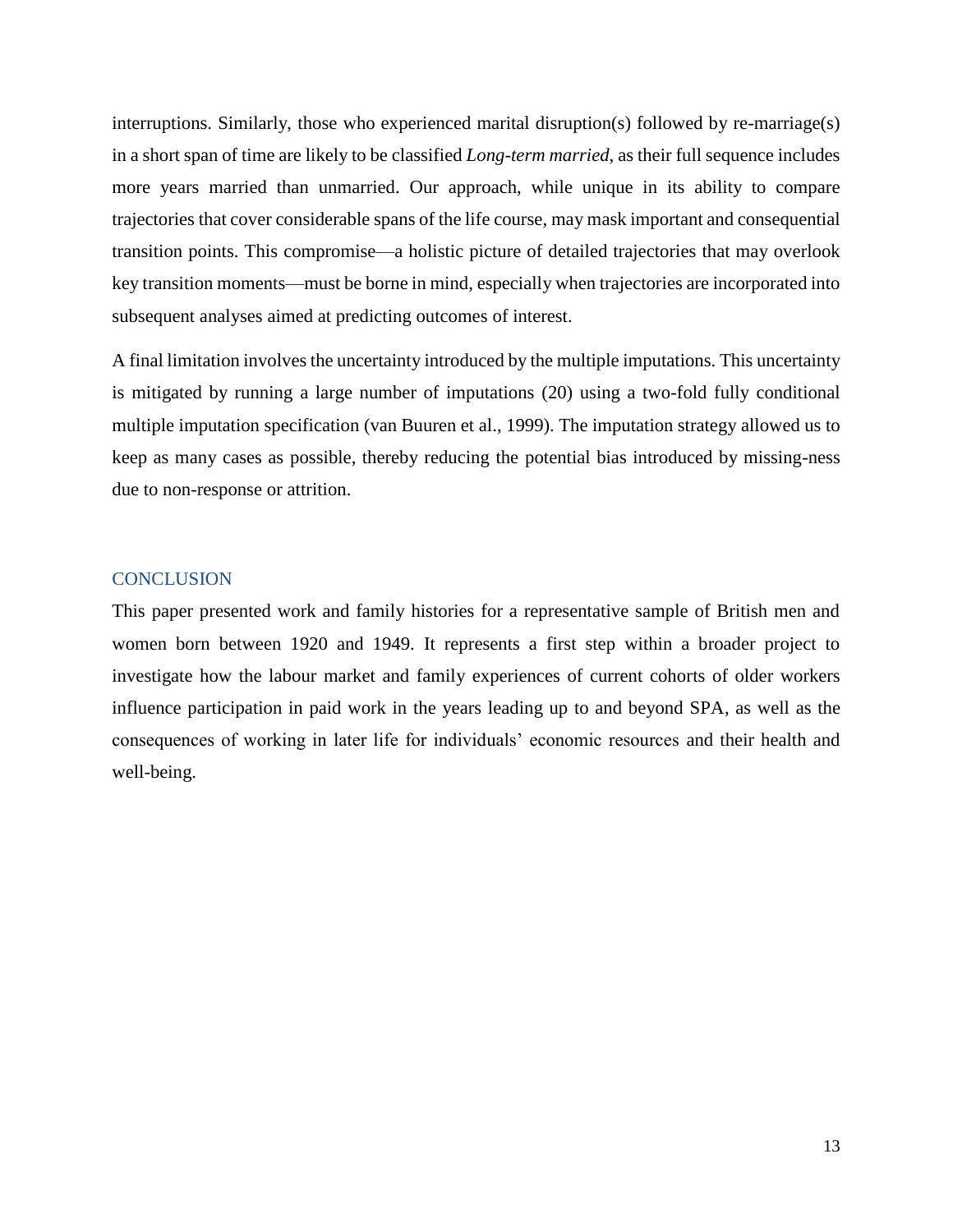### REFERENCES

- Abbott, A. (1983). Family pathways to retirement. *Historical Methods: A Journal of Quantitative and Interdisciplinary History*, *15*(4), 129–147.
- Abbott, A., & Forrest, J. (1986). Optimal Matching Methods for Historical Data. *Journal of Interdisciplinary History*, *16*(3), 471–494. http://doi.org/10.2307/204500
- Abbott, A., & Tsay, A. (2000). Sequence Analysis and Optimal Matching Methods in Sociology: Review and Prospect. *Sociological Methods & Research*, *29*(1), 3–33. http://doi.org/10.1177/0049124100029001001
- Anyadike-Danes, M., & McVicar, D. (2010). *My Brilliant Career: Characterizing the Early Labor Market Trajectories of British Women From Generation X*. *Sociological Methods & Research* (Vol. 38). http://doi.org/10.1177/0049124110362968
- Billari, F. C. (2001). Sequence Analysis in Demographic Research. *Canadian Studies in Population*, *28*(2), 439–458.
- Blair-Loy, M. (1999). Career Patterns of Executive Women in Finance: An Optimal Matching Analysis. *The American Journal of Sociology*, *104*(5), 1346–1397.
- Bozio, A., Crawford, R., & Tetlow, G. (2010). *The History of State Pensions in the UK: 1948 to 2010*. *London: Institute for Fiscal Studies*.
- Brzinsky-Fay, C., & Kohler, U. (2010). New Developments in Sequence Analysis. *Sociological Methods & Research*, *38*(3), 359–364. http://doi.org/10.1177/0049124110363371
- Cahill, K. E., Giandrea, M. D., & Quinn, J. F. (2015). Retirement patterns and the macroeconomy, 1992–2010: The prevalence and determinants of bridge jobs, phased retirement, and reentry among three recent cohorts of older Americans. *The Gerontologist*, *55*(3), 384–403. http://doi.org/10.1093/geront/gnt146
- Elder, G. H. J., Johnson, M. K., & Crosnoe, R. (2003a). The Emergence and Development of Life Course Theory. In J. T. Mortimer & M. J. Shanahan (Eds.), *Handbook of the Life Course* (pp. 3–19). Hingham, MA: Kluwer Academic Publishers.
- Elder, G. H. J., Johnson, M. K., & Crosnoe, R. (2003b). The Emergence and Development of the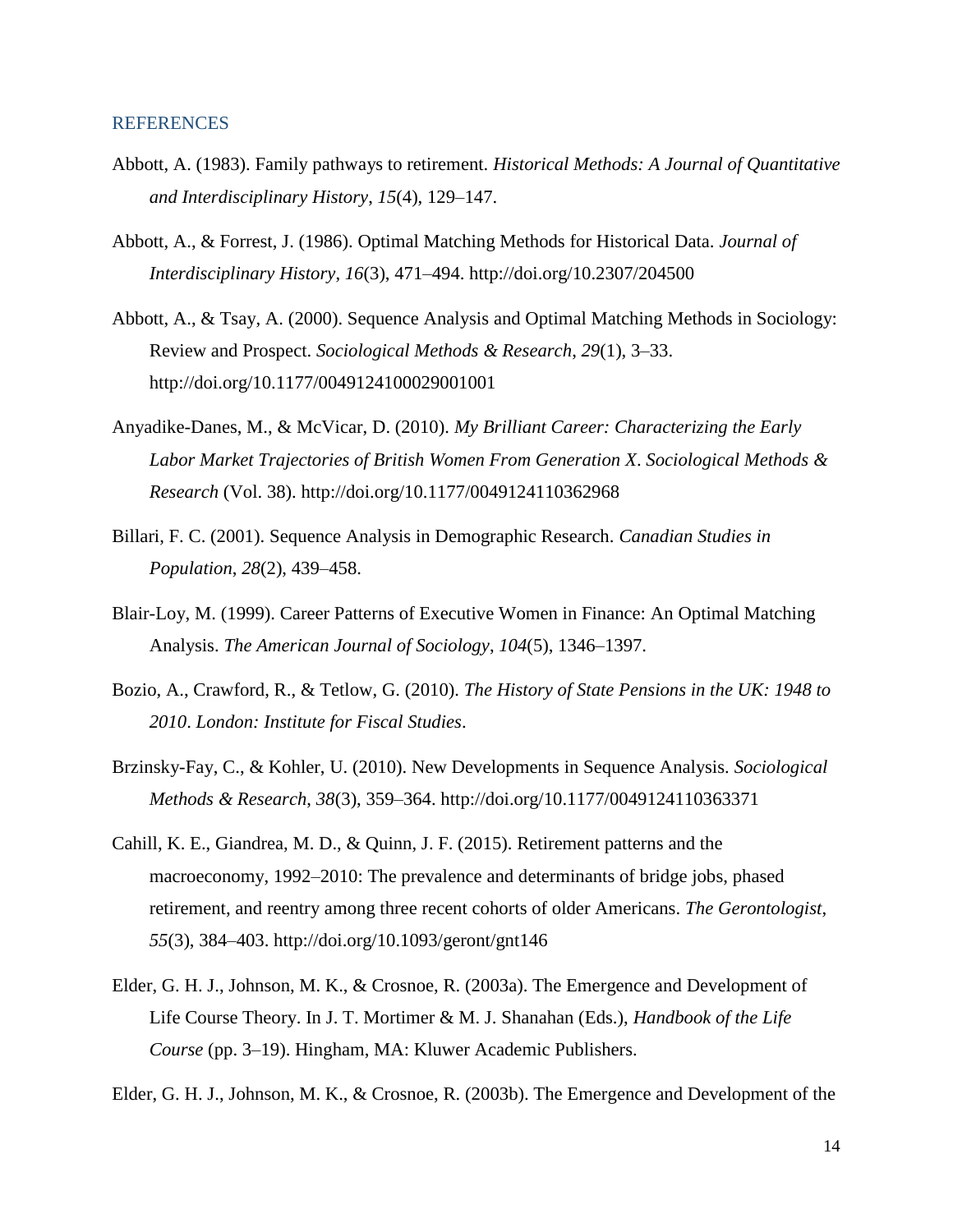Life Course. In J. T. Mortimer & M. J. Shanahan (Eds.), *Handbook of the Life Course*. New York, NY: Plenum.

- Finch, N. (2013). Why are women more likely than men to extend paid work? The impact of work-family life history. *European Journal of Ageing*, 1–9. http://doi.org/10.1007/s10433- 013-0290-8
- Ginn, J., Street, D., & Arber, S. (2001). *Women, Work and Pensions: International Issues and Prospects*. Buckingham: Open University Press.
- Gubler, M., Biemann, T., Tschopp, C., & Grote, G. (2015). How Career Anchors Differentiate Managerial Career Trajectories: A Sequence Analysis Perspective. *Journal of Career Development*, *42*(5), 412–430. http://doi.org/10.1177/0894845315572891

Halpin, B. (2014). *SADI: Sequence Analysis Tools for Stata* (No. WP2014-03).

- Hank, K. (2004). Effects of early life family events on women's late life labour market behaviour An analysis of the relationship between childbearing and retirement in western Germany. *European Sociological Review*, *20*(3), 189–198. http://doi.org/10.1093/esr/jch017
- Hank, K., & Korbmacher, J. M. (2013). Parenthood and Retirement. *European Societies*, *15*(3), 446–461. http://doi.org/10.1080/14616696.2012.750731
- Huang, Q., & Sverke, M. (2007). Women's occupational career patterns over 27 years: Relations to family of origin, life careers, and wellness. *Journal of Vocational Behavior*, *70*(2), 369– 397. http://doi.org/10.1016/j.jvb.2006.12.003
- Lesnard, L. (2008). SEQCOMP, A Sequence Analysis STATA Plug-In. Retrieved May 20, 2014, from http://laurent.lesnard.free.fr/article.php3?id\_article=8
- Lesnard, L. (2010). Setting Cost in Optimal Matching to Uncover Contemporaneous Socio-Temporal Patterns. *Sociological Methods & Research*, *38*(3), 389–419. http://doi.org/10.1177/0049124110362526
- Levine, J. H. (2000). But What Have You Done for Us Lately?: Commentary on Abbott and Tsay. *Sociological Methods & Research*, *29*(1), 34–40. http://doi.org/10.1177/0049124100029001002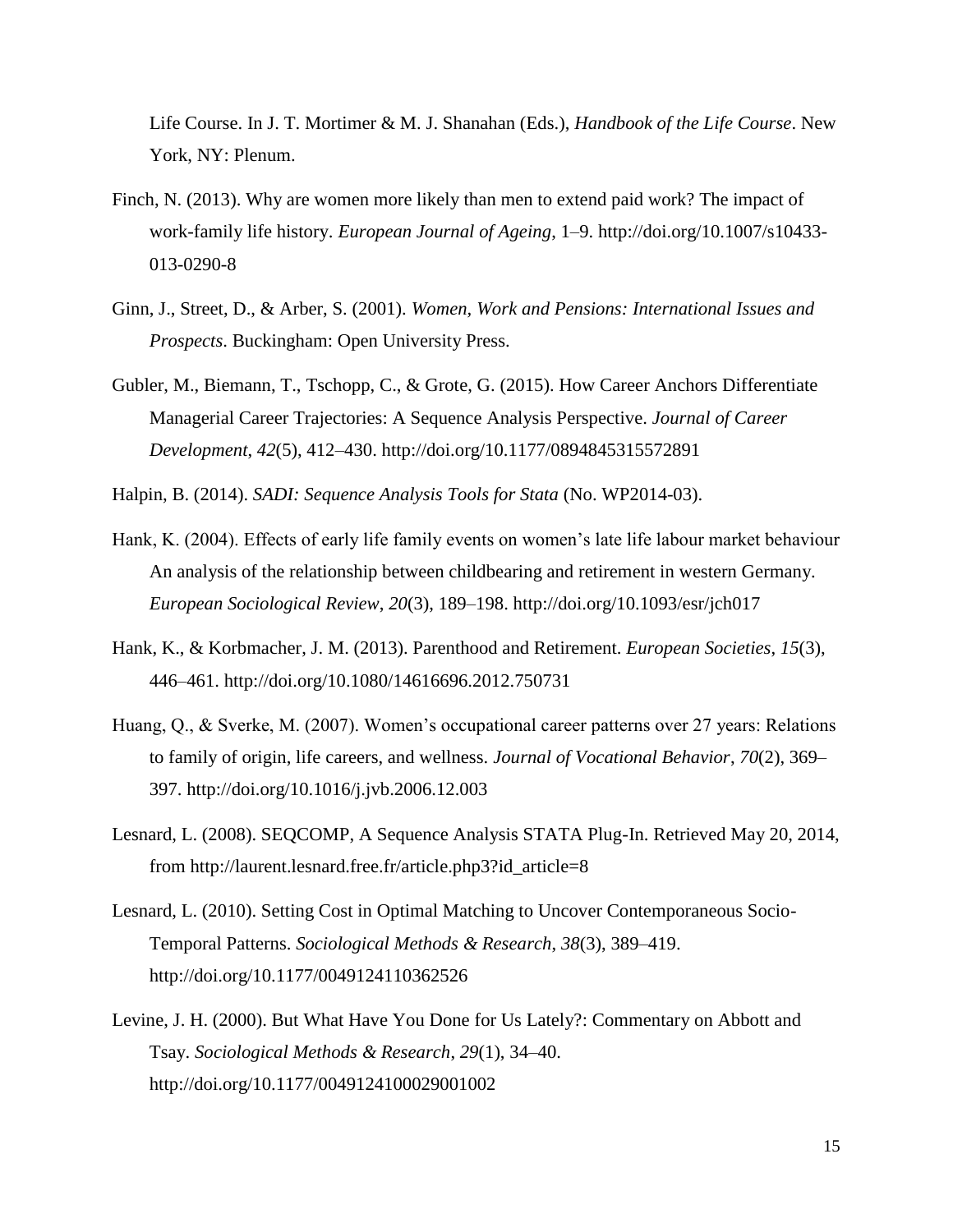- Maestas, N. (2010). Back to Work: Expectations and Realizations of Work after Retirement. *Journal of Human Resources*, *45*(3), 718–748. http://doi.org/10.1016/j.micinf.2011.07.011.Innate
- Martin, P., Schoon, I., & Ross, A. (2008). Beyond Transitions: Applying Optimal Matching Analysis to Life Course Research. *International Journal of Social Research Methodology*, *11*(3), 179–199. http://doi.org/10.1080/13645570701622025
- Mein, G., Martikainen, P., Stansfeld, S. A., Brunner, E. J., Fuhrer, R., & Marmot, M. G. (2000). Predictors of early retirement in British civil servants. *Age and Ageing*, *29*(6), 529–536. http://doi.org/10.1093/ageing/29.6.529
- Moen, P., & Flood, S. (2013). Limited Engagements? Women's and Men's Work/Volunteer Time in the Encore Life Course Stage. *Social Problems*, *60*(2), 997–1003. http://doi.org/10.1016/j.biotechadv.2011.08.021.Secreted
- O'Rand, A. M., Henretta, J. C., & Krecker, M. L. (1992). Family pathways to retirement. In *Families and Retirement: Conceptual and Methodological Issues* (pp. 81–98). Beverley Hills, CA: Sage.
- OECD. (2006). *Live Longer, Work Longer*. (OECD, Ed.)*Ageing and Employment Policies*. Paris, France.
- Office for National Statistics. (2014). Marriages in England and Wales (Provisional), 2012. *Statistical Bulletin*, (June), 1–15.
- Phillipson, C., & Smith, A. (2005). *Extending Working Life: A Review of the Research Literature* (Vol. 299). Corporate Document Services Leeds, UK. Retrieved from http://www.keele.ac.uk/csg/downloads/researchreports/Extending working life.pdf
- Pienta, A. M. (1999). Early childbearing patterns and women's labor force behavior in later life. *Journal of Women & Aging*, *11*(1), 69–84. http://doi.org/10.1300/J074v11n01\_06
- Pienta, A. M., Burr, J. A., & Mutchler, J. E. (1994). Women's labor force participation in later life: The effects of early work and family experiences. *Journal of Gerontology*, *49*(5), S231–S239. http://doi.org/10.1093/geronj/49.5.S231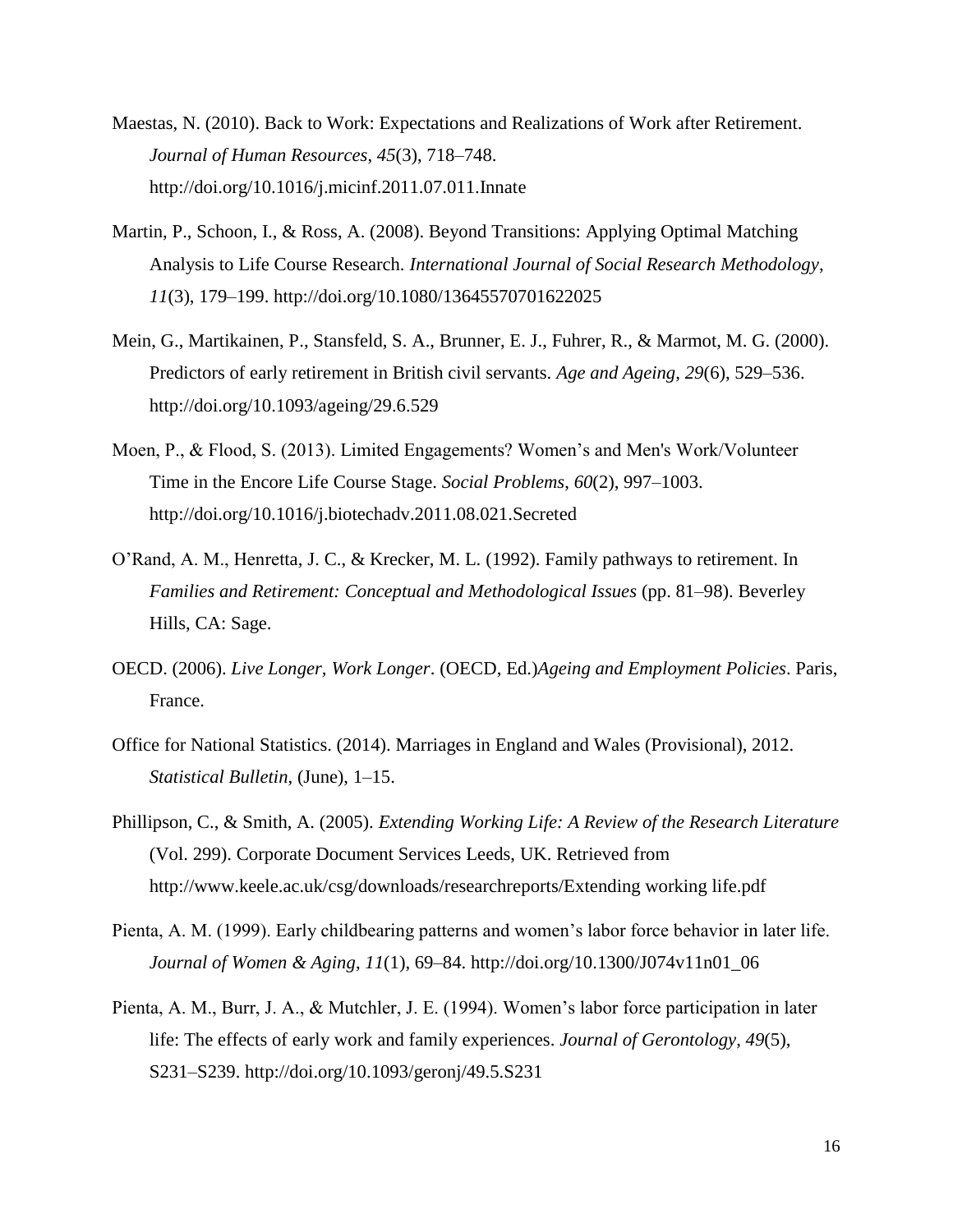- Price, D. J., Glaser, K., Ginn, J., & Nicholls, M. (2015). How important are state transfers for reducing poverty rates in later life? *Ageing & Society*. http://doi.org/http://dx.doi.org/10.1017/S0144686X15000690
- Radl, J. (2013). Labour market exit and social stratification in western europe: The effects of social class and gender on the timing of retirement. *European Sociological Review*, *29*(3), 654–668. http://doi.org/10.1093/esr/jcs045
- Scherer, S. (2001). Early Career Patterns: A Comparison of Great Britain and West Germany. *European Sociological Review*, *17*(2), 119–144. http://doi.org/10.1093/esr/17.2.119
- Stone, J. (2008). Modelling Socioeconomic Trajectories: An Optimal Matching Approach. *International Journal of Sociology and Social Policy*, *28*(5/6), 217–230.
- Stovel, K., & Bolan, M. (2004). Residential Trajectories Using Optimal Alignment to Reveal The Structure of Residential Mobility. *Sociological Methods and Research*, *32*(4), 559–598. http://doi.org/10.1177/0049124103262683
- Stovel, K., Savage, M., & Bearman, P. (1996). Ascription into achievement: Models of career systems at Lloyds Bank, 1890-1970. *American Journal of Sociology*, *102*(2), 358–399. Retrieved from http://www.jstor.org/stable/2782629
- Szinovacz, M. E., & Deviney, S. (2000). Marital characteristics and retirement decisions. *Research on Aging*, *22*(5), 470–498. http://doi.org/10.1177/0164027500225002
- Taylor, M., Brice, J., Buck, N., & Prentice-Lane, E. (2010). *British Household Panel Survey User Manual Volume A: Introduction, Technical Report and Appendices.* Colchester.
- Taylor, P. E. (2008). The promise of ageing labour forces. In P. E. Taylor (Ed.), *Ageing Labour Forces: Promises and Prospects* (pp. 1–21). Cheltenham UK: Edward Elgar Publishing.
- van Buuren, S., Boshuizen, H. C., & Knook, D. L. (1999). Multiple imputation of missing blood pressure covariates in survival analysis. *Statistics in Medicine*, *18*(v), 681–694.
- Vickerstaff, S. (2010). Older workers: The "unavoidable obligation" of extending our working lives? *Sociology Compass*, *4*(10), 869–879. http://doi.org/10.1111/j.1751- 9020.2010.00322.x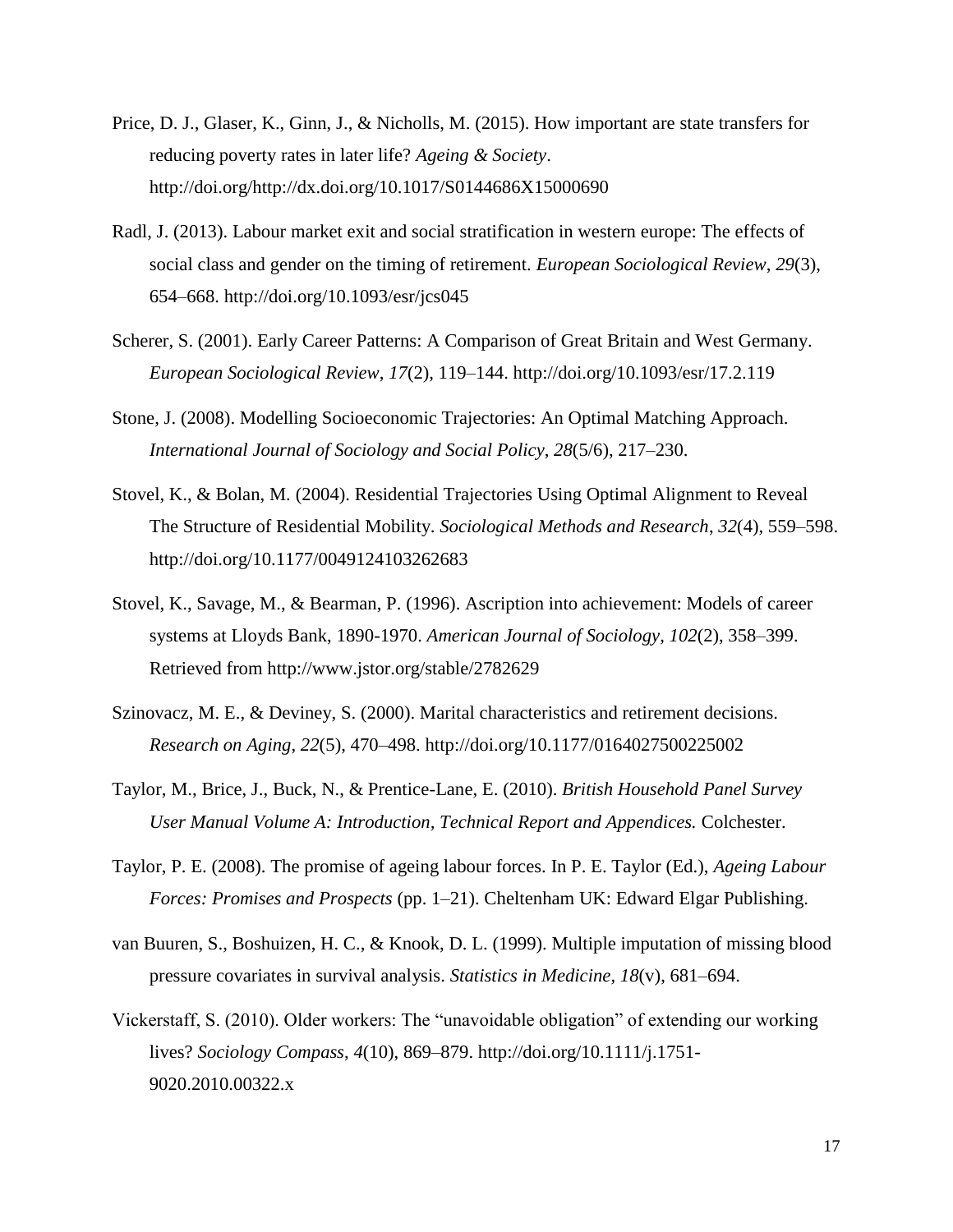- Wahrendorf, M. (2014). Previous employment histories and quality of life in older ages: sequence analyses using SHARELIFE. *Ageing and Society*, 1–32. http://doi.org/10.1017/S0144686X14000713
- Wiggins, R., Erzberger, C., Hyde, M., Higgs, P., & Blane, D. (2007). Optimal Matching Analysis Using Ideal Types to Describe the Lifecourse: An Illustration of How Histories of Work, Partnerships and Housing Relate to Quality of Life in Early Old Age. *International Journal of Social Research Methodology*, *10*(4), 259–278. http://doi.org/10.1080/13645570701542025
- Wu, L. L. (2000). Some Comments on "Sequence Analysis and Optimal Matching Methods in Sociology: Review and Prospect." *Sociological Methods and Research*, *29*(1), 41–64.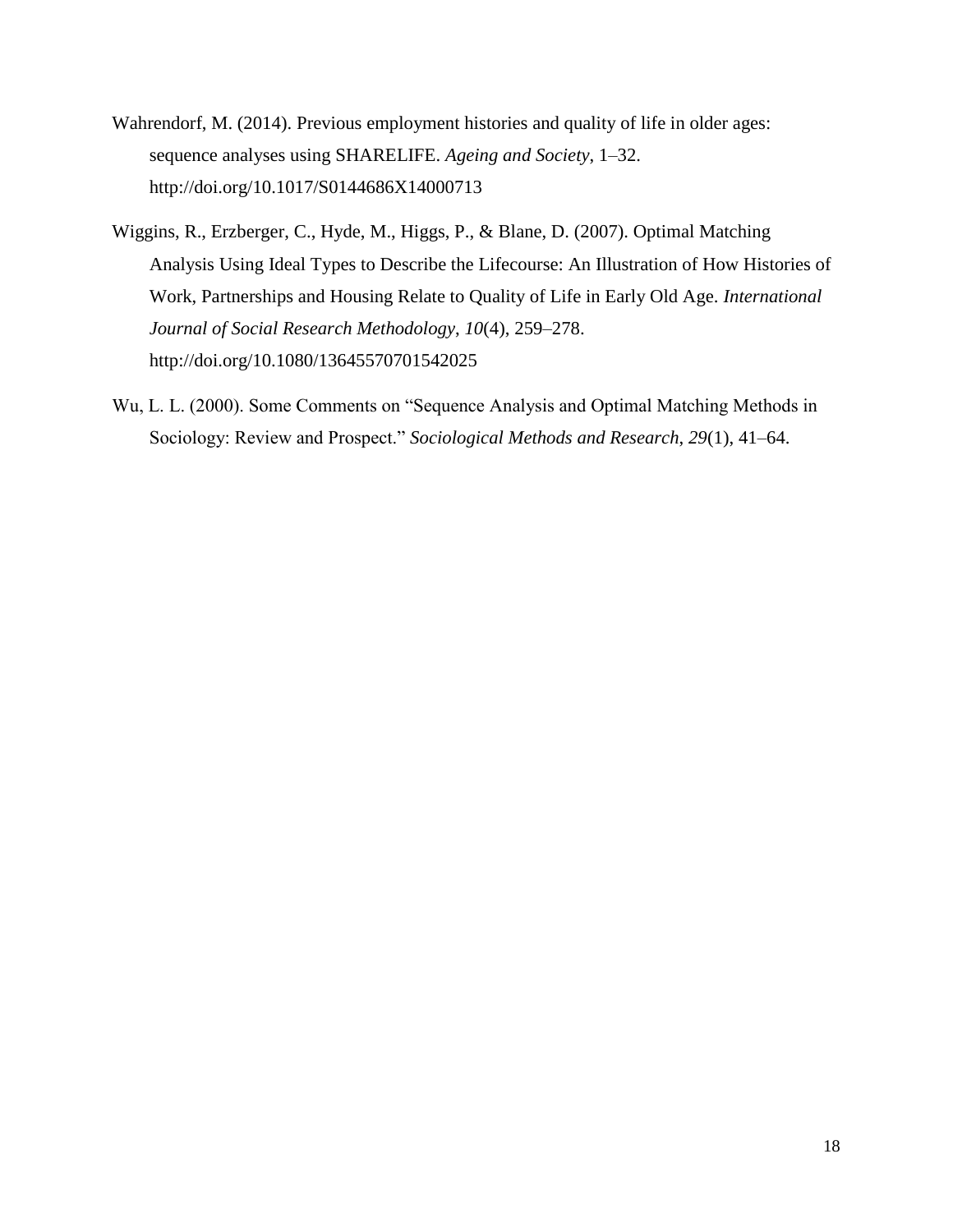Table 1. Description of the Labour Market, Marital and Parental Histories

| <b>Labour Market Histories</b> | Description of Ideal Type Sequences                                                                                  |
|--------------------------------|----------------------------------------------------------------------------------------------------------------------|
| Full-Time Throughout           | Full-time ages 16–54                                                                                                 |
| Not Employed Throughout        | Out of the labour market ages 16–54                                                                                  |
| Full-Time Early Exit           | Full-time to approximately age 48, exit approximately age 49                                                         |
| Family Carer to Part-Time      | Full-time to approximately age 25, not in labour market to approximately age 32, then<br>working part-time to age 54 |
| Family Carer to Full-Time      | Full-time to approximately age 22, not in labour market to approximately age 34, then<br>working full-time to age 54 |
| <b>Full-Time Family Carers</b> | Full-time to approximately age 21, then out of the labour market until age 54                                        |
| <b>Full-Time to Part-Time</b>  | Full-time to approximately age 21, then part-time until age 54                                                       |

| <b>Marital Histories</b>  |                                                                                                                        |
|---------------------------|------------------------------------------------------------------------------------------------------------------------|
| Never Married             | Not married ages 16-54                                                                                                 |
| Long Term Married         | Unmarried to approximately age 21, then married ages 22–54                                                             |
| Marriage Ends Early       | Unmarried to approximately age 21, then married to approximately age 39, then<br>previously married                    |
| <b>Parental Histories</b> |                                                                                                                        |
| No children               | No children under 16 in the household ages 16–54                                                                       |
| One Child Early           | No children to approximately age 22, one child to approximately age 38, then no<br>children in the household to age 54 |
| One Child Later           | No children to approximately age 35, one child to approximately age 51, then no<br>children in the household to age 54 |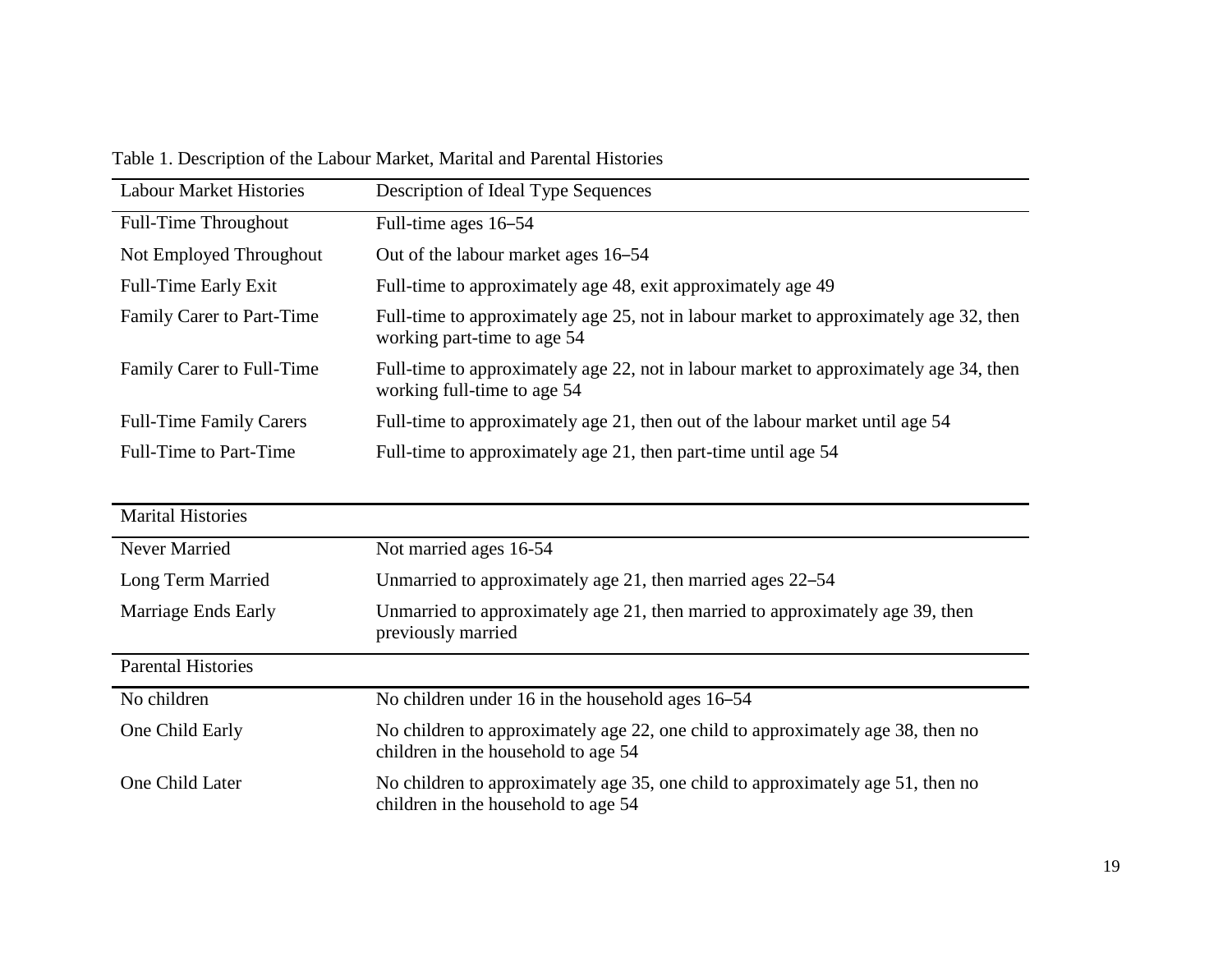| Two Children Early | No children to approximately age 23, one child to approximately age 27, two children<br>to approximately age 38, one child to approximately age 42, then no children in the<br>household to age 54                                                                  |
|--------------------|---------------------------------------------------------------------------------------------------------------------------------------------------------------------------------------------------------------------------------------------------------------------|
| Large Family Later | No children to approximately age 29, one child to approximately age 33, two children<br>to approximately age 38, three or more children to approximately age 44, then two<br>children to approximately age 50, then one child to age 54                             |
| Early Large Family | No children to approximately age 21, one child to approximately age 23, two children<br>to approximately age 27, three or more children to approximately age 37, then two<br>children to approximately age 39, then one child to age 45, then no children to age 54 |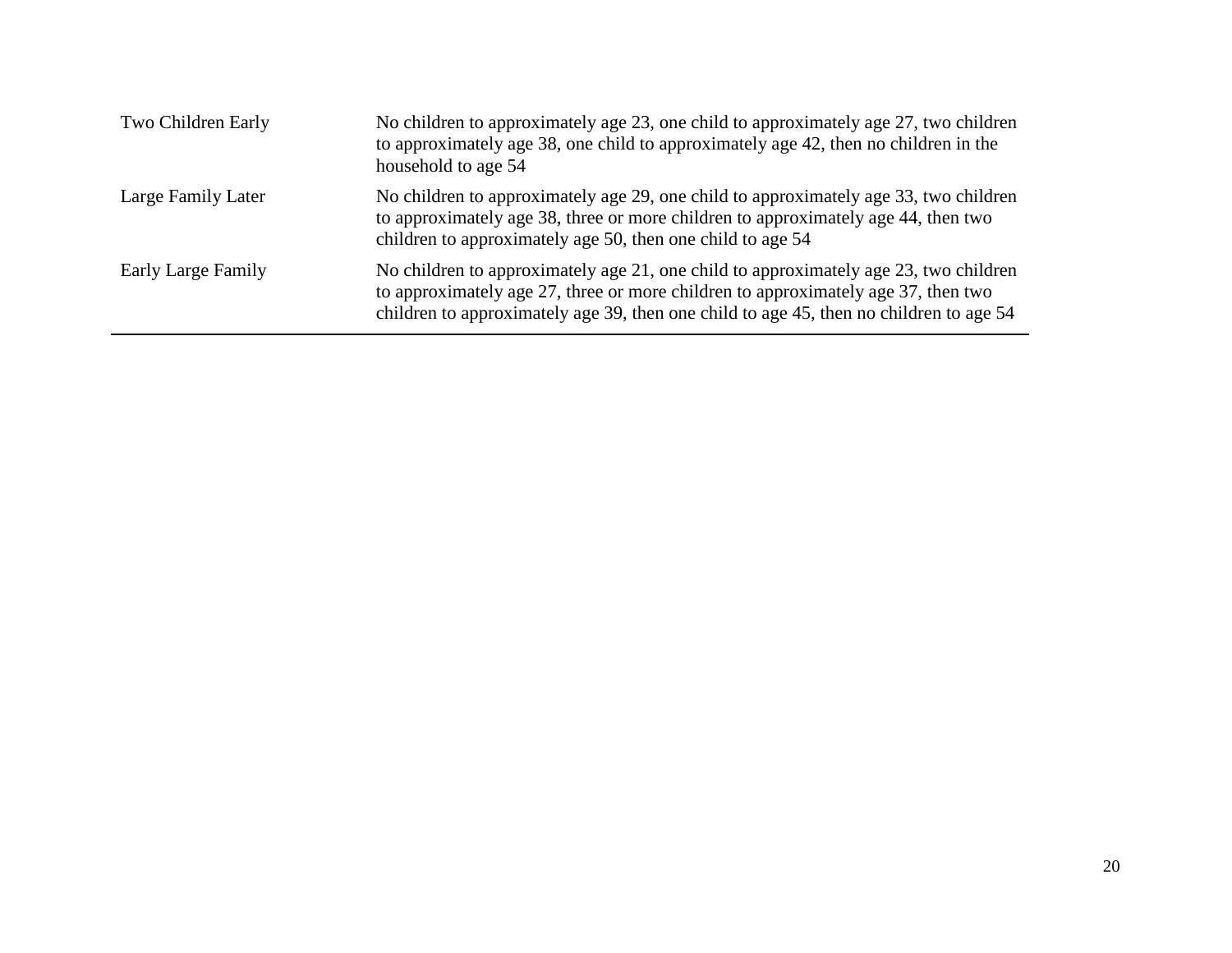|                                | Men $(\%)$        | Women $(\%)$      |
|--------------------------------|-------------------|-------------------|
|                                | $(N=2147)$        | $(N=2732)$        |
| Employment histories:          |                   |                   |
| Full-Time Throughout           | 83.3 (81.6, 85.0) | 19.9 (18.3, 21.4) |
| Not Employed Throughout        | 0.0(0.0, 0.0)     | 9.9 (8.7, 11.1)   |
| <b>Full-Time Early Exit</b>    | 13.1(11.6, 14.6)  | 8.6(7.5, 9.7)     |
| Family Carer to Part-Time      | 0.0(0.0, 0.0)     | 18.2 (16.3, 20.1) |
| Family Carer to Full-Time      | 0.0(0.0, 0.0)     | 15.9 (14.4, 17.3) |
| <b>Full-Time Family Carers</b> | 0.0(0.0, 0.0)     | 19.8 (17.9, 21.8) |
| <b>Full-Time to Part-Time</b>  | 0.0(0.0, 0.0)     | 7.8(6.5, 9.1)     |
| Marital histories:             |                   |                   |
| Never Married                  | 18.4(16.8, 20.1)  | 15.3 (13.9, 16.6) |
| Long Term Married              | 72.8 (70.9, 74.7) | 71.9 (70.3, 73.6) |
| Marriage Ends Early            | 8.7(7.5, 9.9)     | 12.8(11.5, 14.0)  |
| Fertility histories            |                   |                   |
| Childless                      | 24.5 (22.6, 26.3) | 16.5(15.1, 17.9)  |
| One Child Early                | 8.4(7.2, 9.6)     | 13.1 (11.9, 14.4) |
| One Child Later                | 11.6(10.3, 13.0)  | 9.1(8.0, 10.2)    |
| Two Children Early             | 26.2 (24.4, 28.1) | 28.2 (26.5, 29.9) |
| Large Family Later             | 16.2(14.6, 17.7)  | 9.4(8.3, 10.5)    |
| <b>Early Large Family</b>      | 13.2 (11.7, 14.6) | 23.6 (22.0, 25.2) |

Table 2. Distribution<sup>a</sup> of labour market, marital and parental history types by gender (N=4879)

<sup>a</sup> Estimates are averaged across 20 multiple imputation datasets and adjusted for survey design. Ninety-five percent confidence intervals (in parentheses) are based on standard errors calculated according to Rubin's rules (Rubin 1987).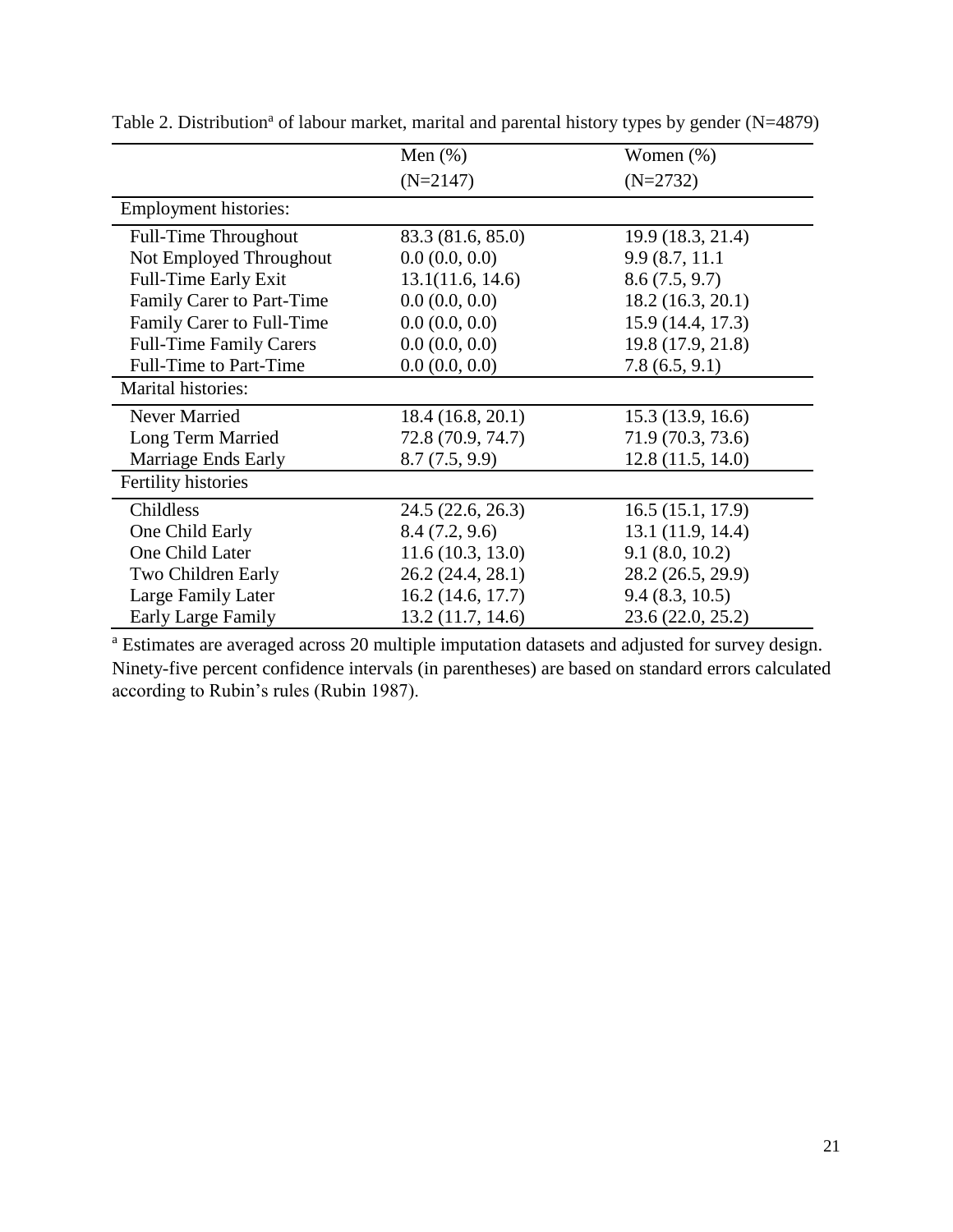

Figure 1. Labour market exepriences of men in the two most prevalent labour market sequences  $(N=2070)$ 

Note. Although individuals were grouped using simplified labour market sequences (FT, PT and not employed), the chronograms display percentages in the detailed employment and non-employment states for each trajectory type. Where we knew respondents were either self-employed or an employee but did not know their FT or PT status, we coded the state as 'Self-emp FT/PT' and 'Employed FT/PT'.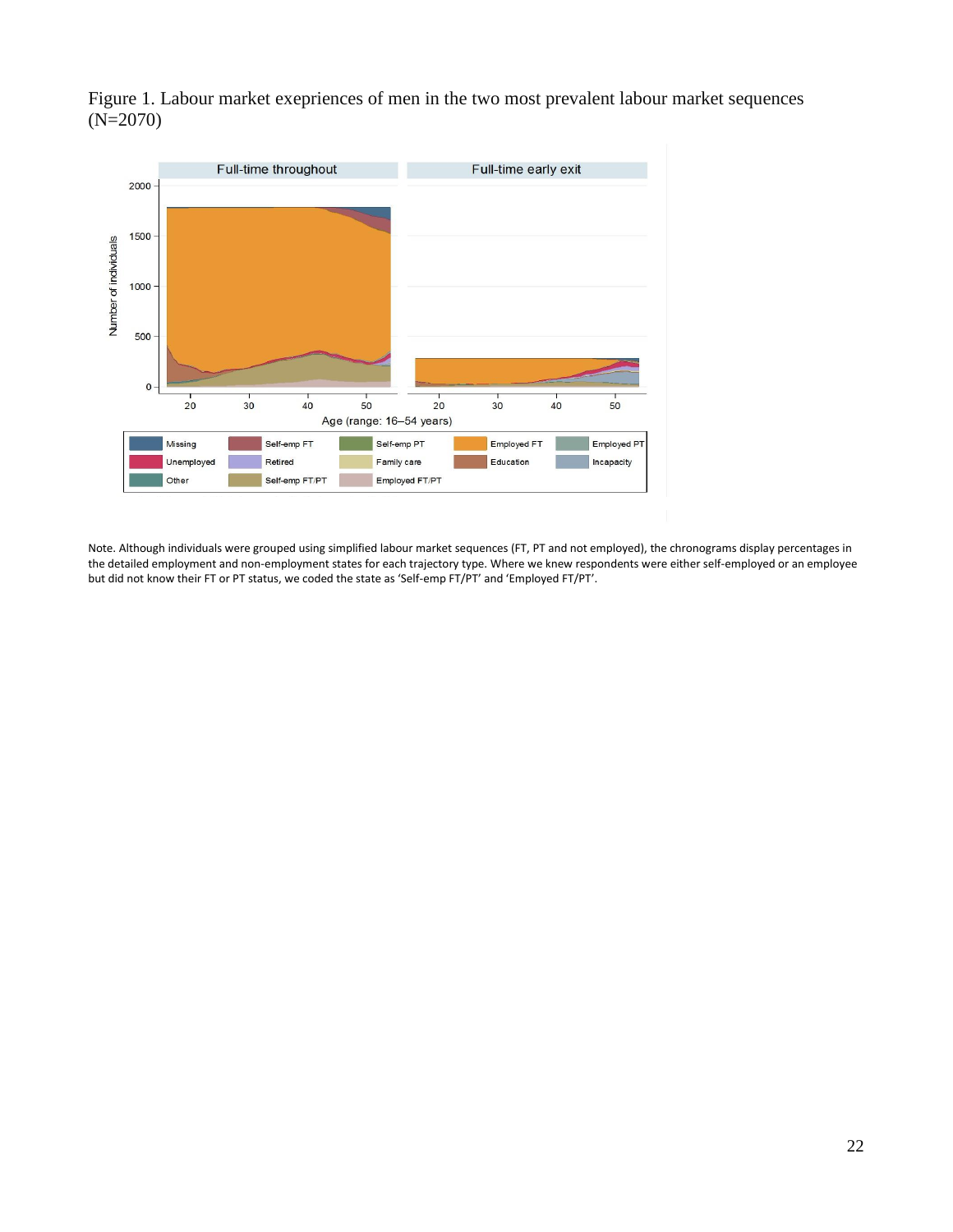

Figure 2a . Women's labour market experiences (N=2732).

Note. Although individuals were grouped using simplified labour market sequences (FT, PT and not employed), the chronograms display percentages in the detailed employment and non-employment states for each trajectory type. Where we knew respondents were either selfemployed or an employee but did not know their FT or PT status, we coded the state as 'Self-emp FT/PT' and 'Employed FT/PT'.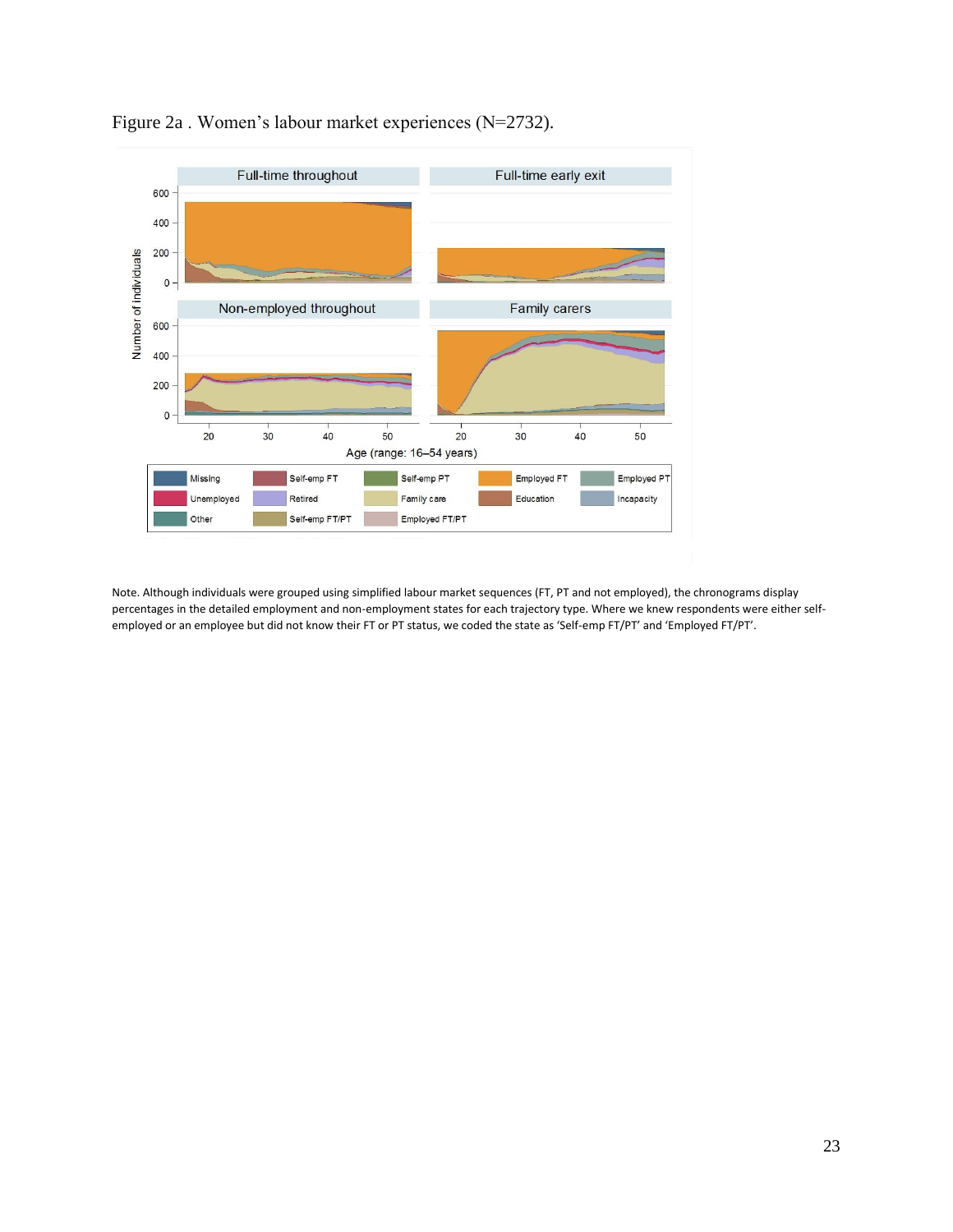

Figure 2b . Women's labour market experiences (N=2732).

Note. Although individuals were grouped using simplified labour market sequences (FT, PT and not employed), the chronograms display percentages in the detailed employment and non-employment states for each trajectory type. Where we knew respondents were either selfemployed or an employee but did not know their FT or PT status, we coded the state as 'Self-emp FT/PT' and 'Employed FT/PT'.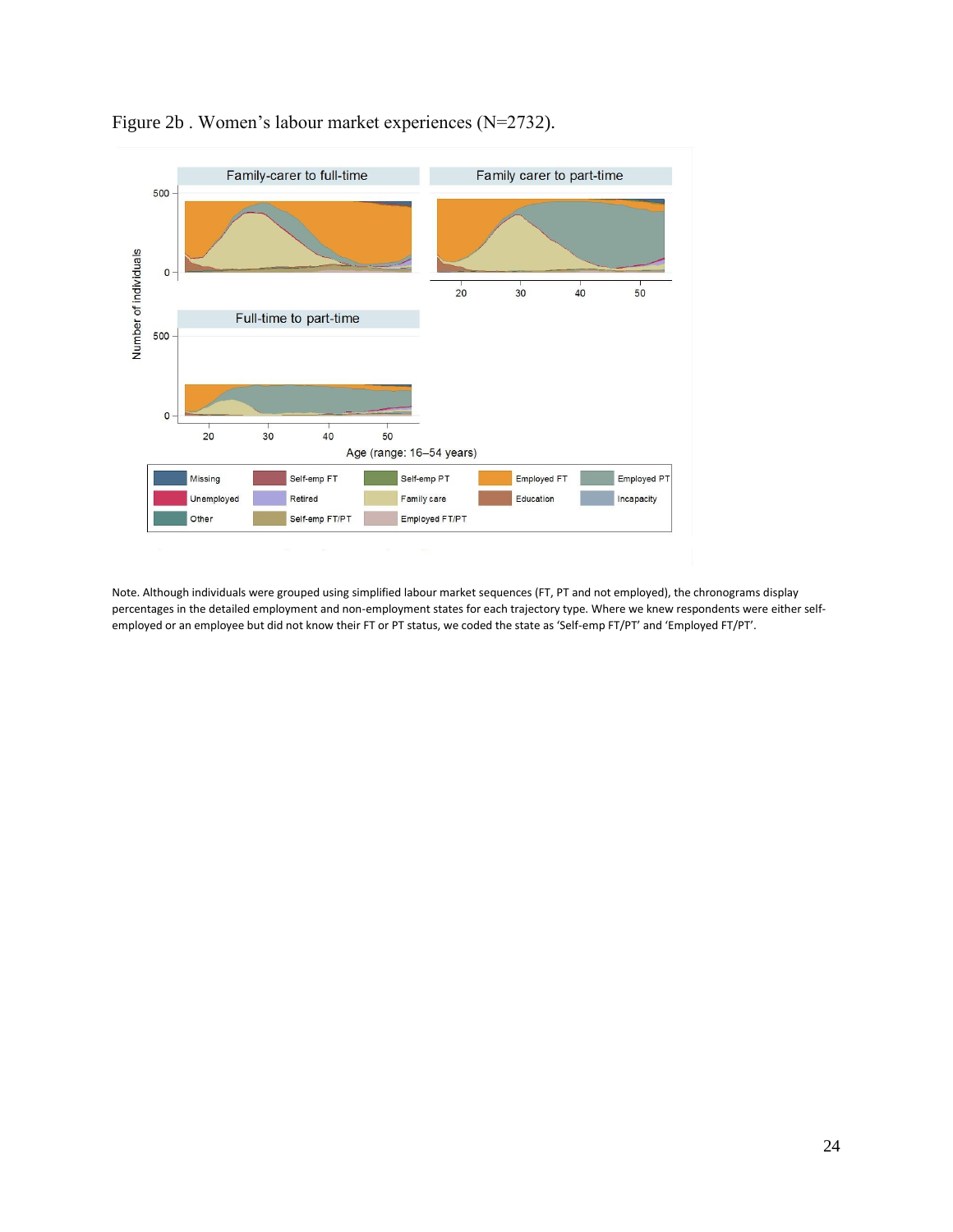

Figure 3a. Men's marital histories (N=2147)

Figure 3b. Women's marital histories (N=2732)



Graphs of marital histories organized by their nearest ideal type.